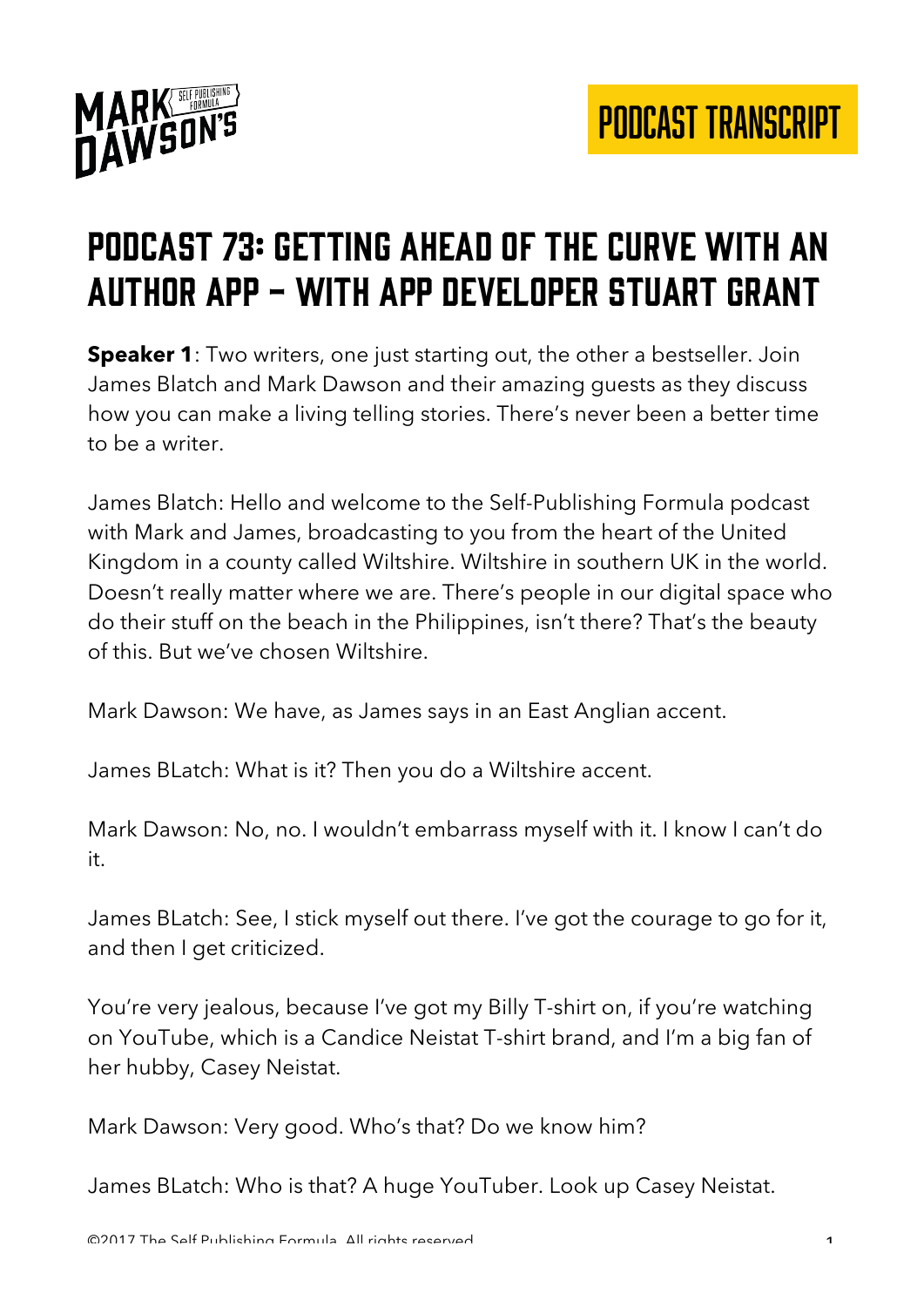

Mark Dawson: Oh, that one. Okay. Yes, yes, I know who you mean.

James BLatch: Yeah, yeah. He's great. And we should do T-shirts. We do a mug.

Mark Dawson: We do a mug. I'm holding it up now for those watching. For those not watching, this thing has, James always forgets most of our audience listens.

James BLatch: Well-

Mark Dawson: Let me describe it. It's a lovely, excellent mug from a fine company in the UK, with our lovely branding on and a nice shade of yellow-

James Blatch: It's very nice.

Mark Dawson: … to maybe hide the fact that I haven't washed this for a little bit.

James BLatch: Almost Cambridge United yellow.

Mark Dawson: It's very nice, yes. We're going to be giving away some of these to people who follow us on patreon.com.

James BLatch: Yes. If you subscribe to us on Patreon, you are in with a chance of winning a mug.

You're also in with a chance of winning \$750 worth of premium course, and you're definitely going to be helping us produce the podcast, become part of the production team effectively, by helping with the funding of the podcast, which is, as it happens, quite expensive to produce. But we love doing this.

Mark Dawson: James had a very large steak and kidney pie last night.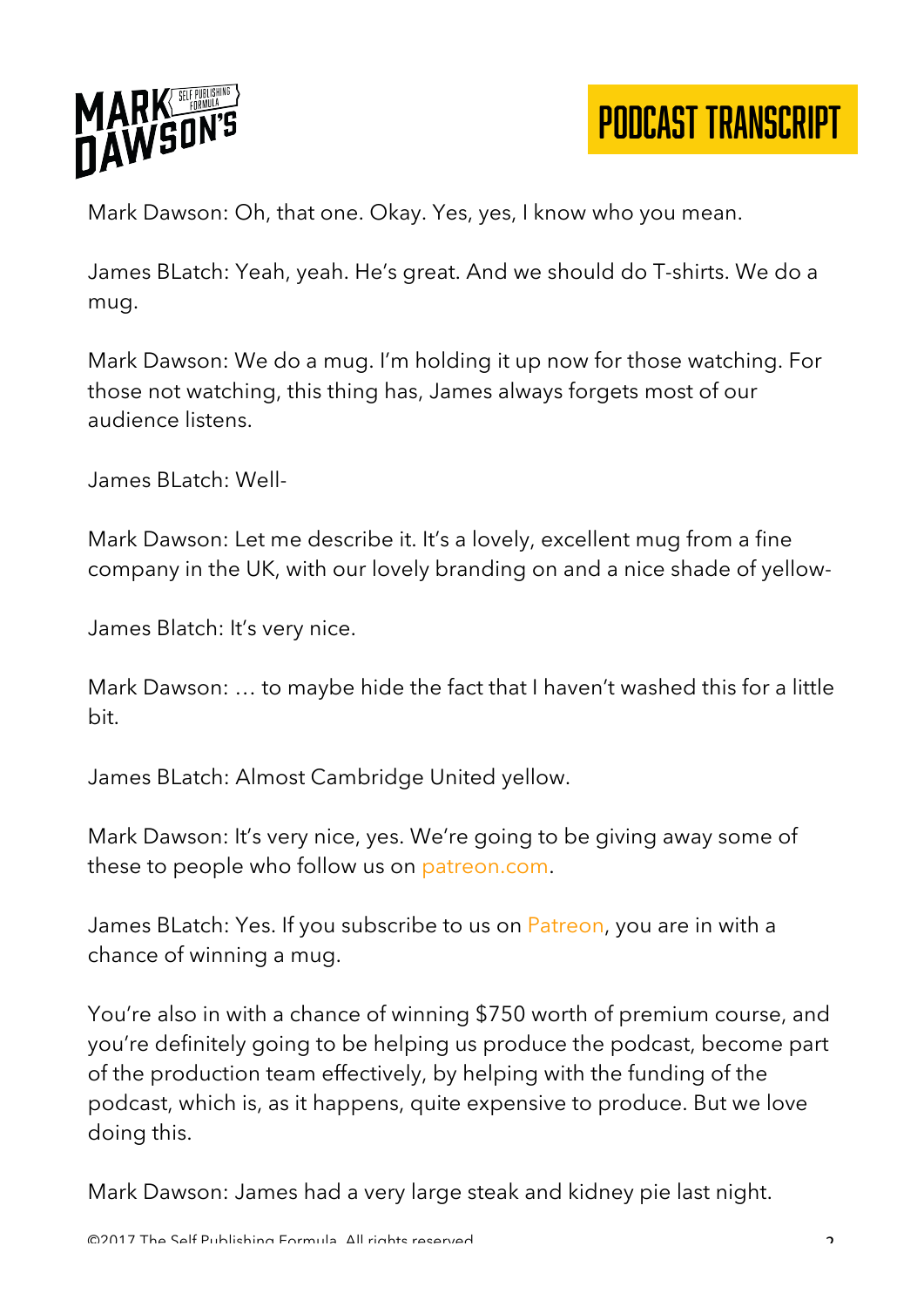

It was extremely expensive. So you'll be funding James' steak and kidney pie habit. And also John. John had a steak and kidney pie, too. He's nodding right now.

James BLatch: Yeah. I woke up not needing breakfast, put it that way. Yeah. So if you go to patreon.com/spfpodcast, you will see us. And Patreon's spelled p-a-t-r-e-o-n.

We'd love you to be there, and we've said, at the beginning of this episode, hello to our first batch of Patreon subscribers. And, in fact, let's choose two of them to send mugs to. So I'm going to randomly do that. I'm going to announce that some point in the future. Complicated this, isn't it?

Okay. Now, last week we talked to Chloe Esposito. The week before, we talked to J. Thorn, and this week I promised you something that was going back to the side of things that we talk about quite a lot, which is about how you market, how you talk to your readers, how you sell your books, ultimately.

And this is an area that is a little bit underexploited, certainly by us and by most authors, but we have a strong advocate of it in our SPF community, a man called Stuart Grant, and we're talking about apps. So the apps that pop up on your phone from the App Store on Apple, or Android, Google, it's called Google Play Store, I believe.

Mark Dawson: Move on.

James BLatch: Well, hang on. Got to get this, right?

Mark Dawson: Google. Yes. Google store? I don't know. I'm an Apple guy, so yes.

James BLatch: Google. I think it's Google Play. Yes, well I am as well.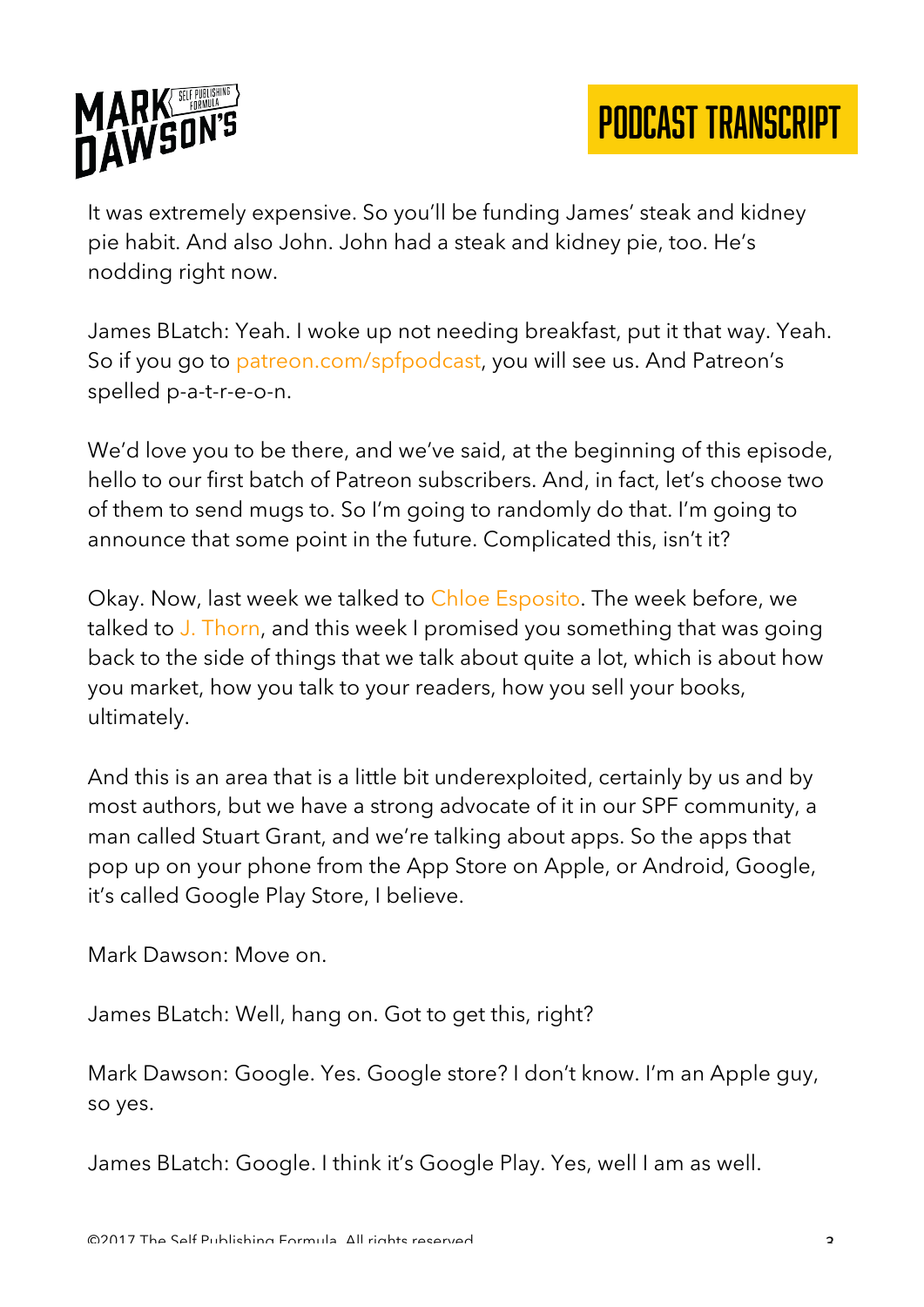

Mark Dawson: Well Google Play is where you get your books from, so could be that.

James BLatch: Yes. I think it's that. And Stuart, I'd say he will talk about this in the interview, but we should announce, and we are going to announce at this moment that Stuart has created and we are launching today the SPF app.

It's been under a bit of a soft launch, so it's been there in the background and people have found it. In fact, a hundred or so of you found it without us advertising it or mentioning it, which goes to prove Stuart's point that people search on the App Store for things that they're interested in. It's a place where people look for stuff, which is why he says everyone should be there.

The SPF app, you can search for it on the various stores, Google Play Store, Apple App Store, and just search for Mark Dawson's Self Publishing Formula, or Self Publishing Formula, or SPF and it should come up and you can download that.

It's a really good one-stop place to listen to the podcast, to watch it on YouTube, to access a course if you're part of that, to get the free courses that we offer, and all sorts of things.

And you also get little notifications from time to time to tell you about new content that's around. So that's been launched today.

Now, Stuart lives not too far away from me in East Anglia, as we say, not Wiltshire. We had decided, because it was a beautiful, very hot, sunny day, to meet up in Cambridge, lovely Cambridge, and had a chat with him on the wall of King's Parade outside King's College.

No video for this, but we did take some stills. So we're going to hear from Stuart.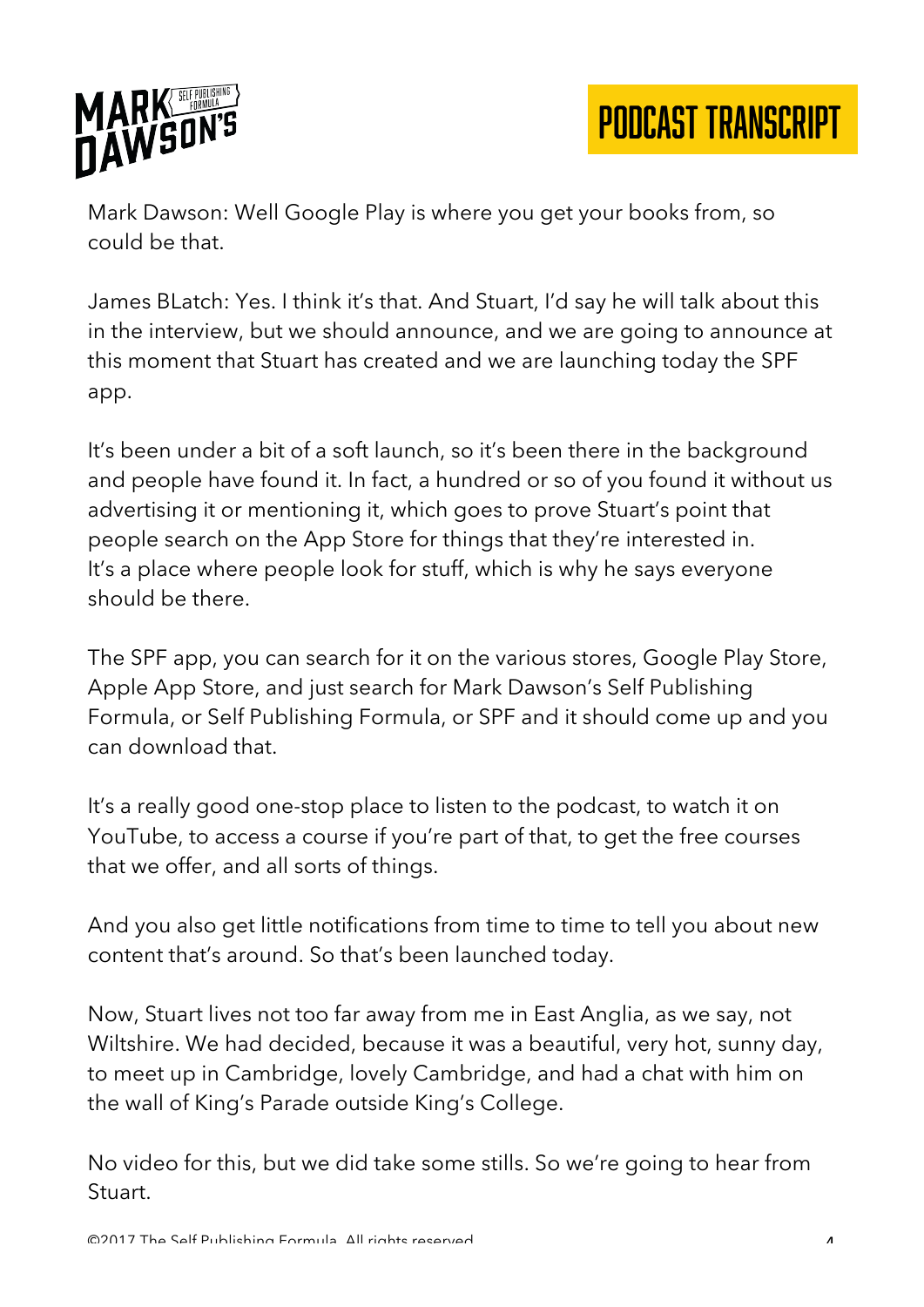



He's going to talk a bit about the app that he's created for us, but our primary interest here is probably going to be his ideas for author apps and how they can benefit you to reach out to your readers and to attract new readers and there's a very special offer for a couple of writers towards the end of the interview, so stay tuned for that.

We've recorded podcast interviews in some nice locations in the past, sitting on the beach, but I think where we are now, and I'll have to … We'll take a picture. Remind me take a picture for the YouTube version, Stuart. We're sitting on the wall at King's Parade in Cambridge. And we have King's College Chapel behind us, one of the great iconic sites of Cambridge, and of the UK, really. It's a place packed with tourists and people going about their business, so you're going to hear quite a few bikes going past. We should also say I think it's the hottest day of the year, is it not?

Stuart Grant: It feels like it. I mean, we're in the 30s today, which is very unusual for June in the UK, but it is absolutely beautiful.

James Blatch: Wimbledon's about to start, so presumably it will start raining at any moment. Anyway, by the time that … We were just joking by the time this interview goes out we'll be sitting shivering, back to normal. But it's beautiful today. You wouldn't want to be anywhere else.

So yeah, a little bit of noises off as we have this interview. But we sit in medieval England. I mean this is medieval England. The Colleges behind us all date back to the 1500s, and we're talking about something that's bang up to date, which is, even for people who have good websites and podcasts and so on, apps are still that little bit further on in terms of in people's minds. And yet we all use apps a lot.

This is your thing, really, Stuart, isn't it? What's driven you towards apps and why are you so excited about them?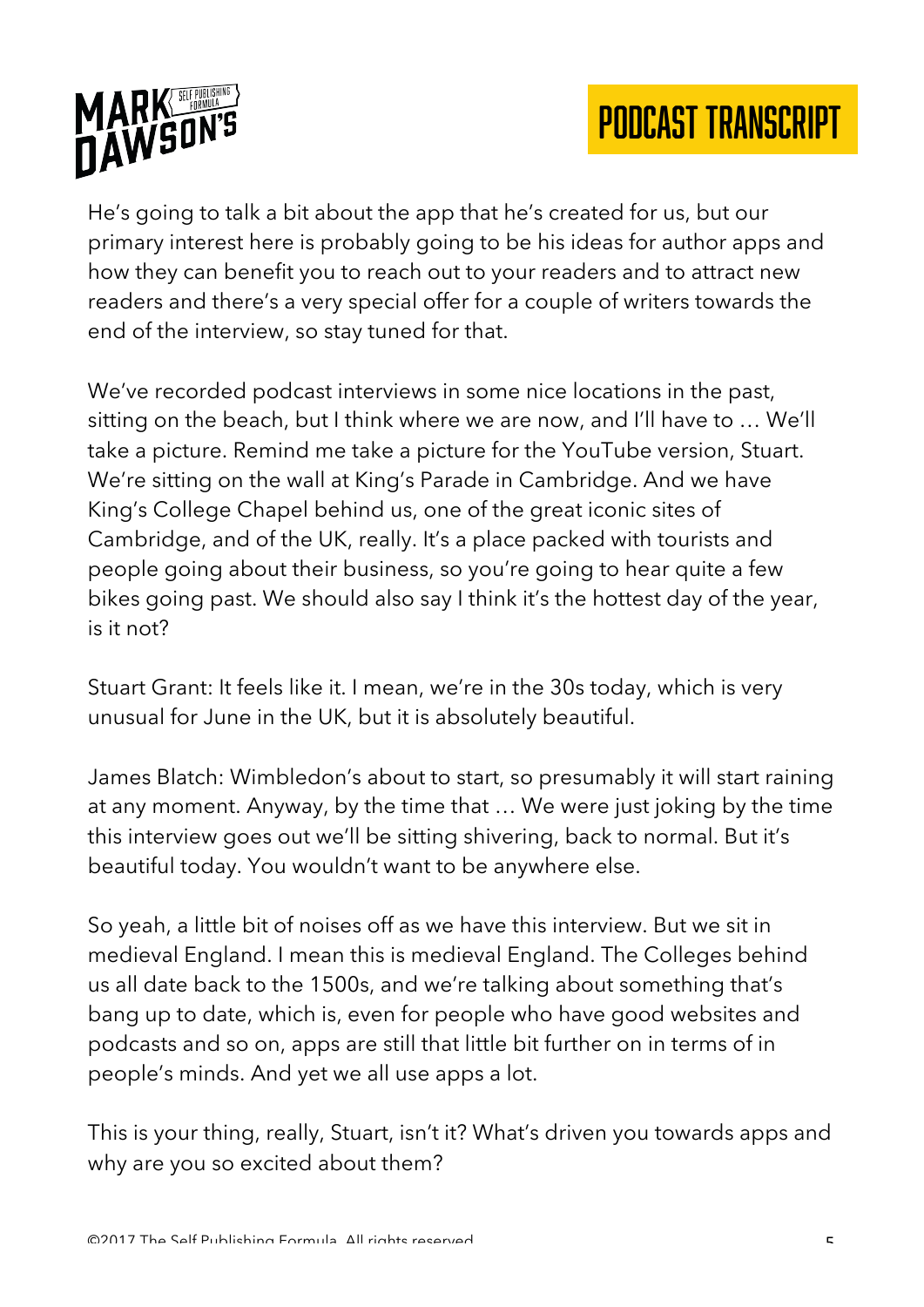



Stuart Grant: For me, I mean Android and Google and Apple are the biggest companies in the world, and they haven't invented these platforms for fun. I think they developed them because they see that people want fast, instant access to the brands and the content that they like and they want a relationship with, and I think apps is the route to that.

We know, all of us, that mobile phones are just exponential in terms of growth. I read a stat the other day that said there's more mobile phones in the world than there are people, which means some people must have four.

But I think that platform is just growing at an exponential rate and apps are the kind of bread and butter of that platform.

James Blatch: I think one of those other stats, I mean I think you may have told me this a few months ago, was that the App Store is very highly rated in terms of being one of the search engines in itself.

Stuart Grant: Absolutely, yeah. People are now searching on the App Store for products and services.

So, for example, here you might search Cambridge hairdressers, you know, because you want a haircut, and therefore you'd find an app that might be registered to those kind of key words.

Download the app, find the hairdresser, and so on.

I think it's an amazing growth, and I mean Apple themselves I think are shocked by the speed at which the App Store's developed. An amazing stat I read the other day was that it took 13 years for TV to hit 50 million users. It took the App Store 17 months.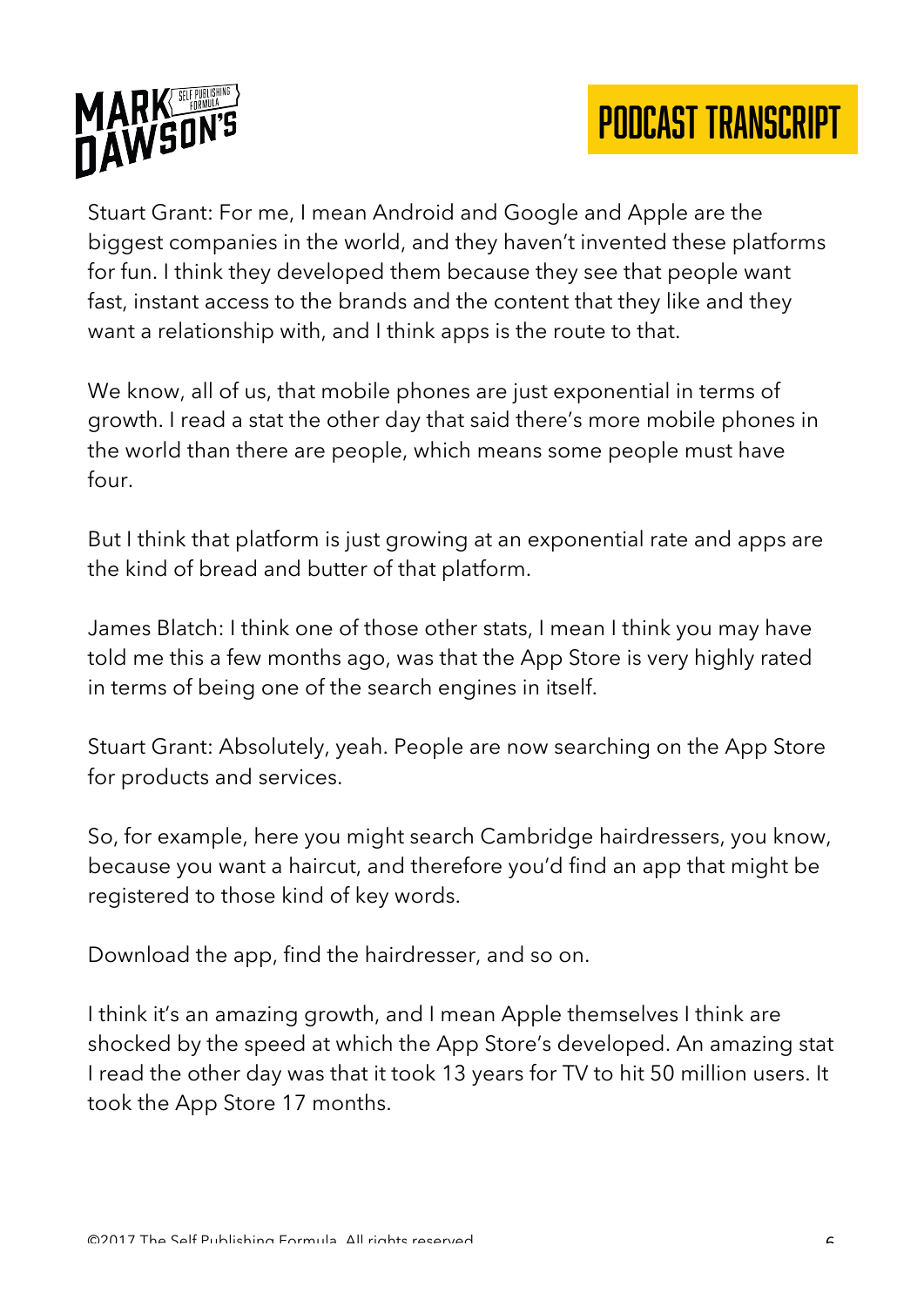



James Blatch: That's incredible, isn't it? Should just say that a very large family of Japanese tourists has stopped right next to us and are taking a picture of a shop opposite, but it's a little bit noisy.

In terms of apps, we're going to do two parts to this interview. One is you've developed an app for SPF, and we're launching that and people can download that app. It's been in soft beta for a while, so some people have found it just by having a little nose around, exactly as we were just discussing, searching for Self Publishing Formula or Mark Dawson on the App Store it would have come up.

And a hundred plus people have downloaded and are using it. But that's just so that we could prove the concept. Mark's pretty excited about it. I am as well, and so we're now going with a full launch of it so we're going to give out the details shortly.

So we're going to talk about that, and that might be applicable to some people's businesses, but then we're going to talk specifically about why this is of interest to authors and how an app can be used by an author. I know you've put an exciting sort of giveaway/beta program that we'll come to.

Let us talk about the app you've developed for SPF.

Stuart Grant: Okay. So the concept for me, in terms of businesses using apps, is that they are a great way to create a relationship between the user and the brand, and it consolidates everything that a brand is doing into one place.

So rather than saying to users, "Go and find us on Facebook," or, "Go and find us on YouTube," or whatever, you can just say, "Download our app and everything we do in terms of our assets across the net are confined within the app."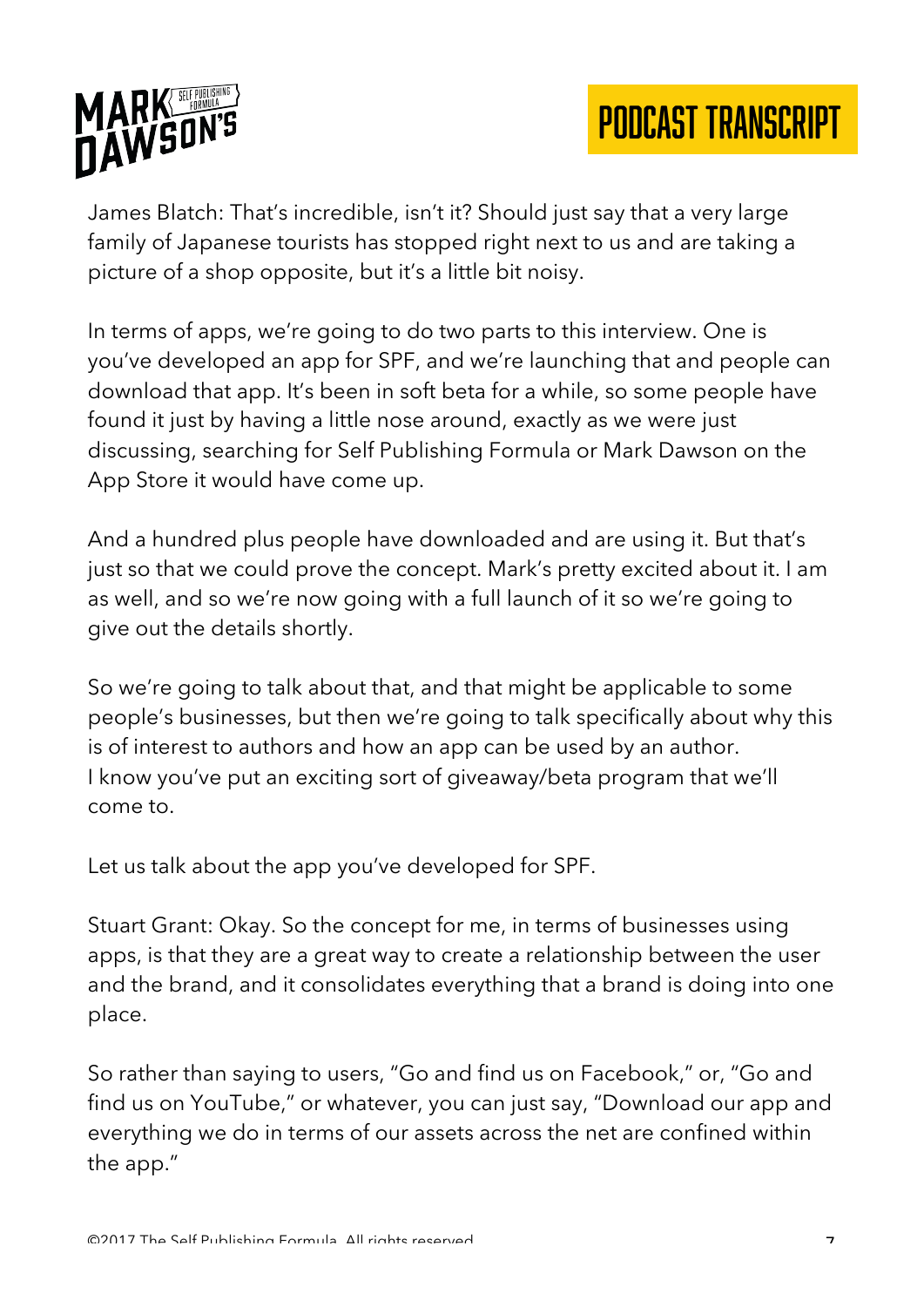

Really, it's about shortening the journey for the user to find your content and have it to hand. Obviously, push notifications, which are such a strong and clever way of communicating to people. I mean, those of you that know about mailing lists will know that it's an open rate of around 20% for an email campaign.

James BLatch: You did very well to keep talking there, because a lorry's just collided with a bollard. Have you seen that scene in Austin Powers where the guy does a 15 point turn, a 25 point turn.

He's going to back into a bin as well. Anyways, carry on. Distracting. We must go back to the studio at some point so we can focus. I want to talk to you about push notifications specifically. Because it's probably the blue ribbon part of the app is the push notifications.

Stuart Grant: Totally.

James BLatch: Why are they so effective?

Stuart Grant: They're so effective because people read them.

You post a Facebook post, you post a Twitter update, and it's gone within 15 minutes. So if I don't log on to that platform when you've posted it, the chances are, unless you've paid for me to see it, I'm not going to see it. A push notification appears on the front screen of the phone. You have to read it before you open your phone. It's directing you to certain places within the app, and as I say, they have an industry recognized figure of around 96% open and read rate.

James BLatch: And that figure is incredibly high if people who are already running their mailing lists will check their open rates and know that even a vibrant, dynamic organization like SPF does not have 96% open rates on its emails.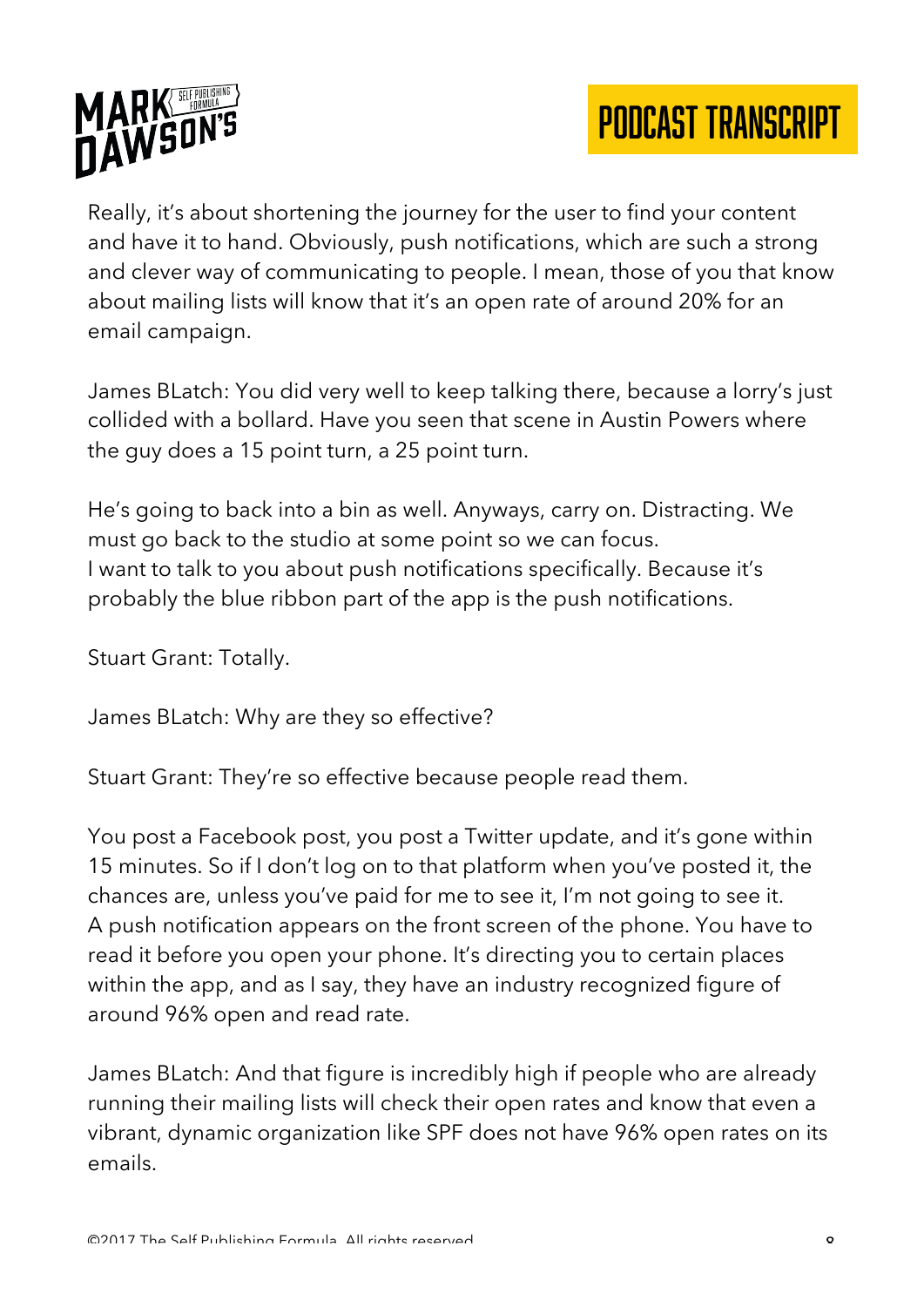

Stuart Grant: No.

James BLatch: That's an incredibly high figure. I guess over time, maybe 10 years in the future, those open rates might come down as this becomes more common, but we've got a pretty good run at the moment of apps being the new thing and not many people embracing them.

Stuart Grant: Absolutely. And people are familiar with apps. I mean, more and more people are downloading them.

The average person has around 119 apps on their phone. So they are used to having apps that are related to brands that they want to know about. I think for something like the SPF community, there's a huge interest in what happens. People want to know what's going on, and to be able to communicate to users on the move, if you like, and send them a push notification.

For example, the new podcast is live, and then direct them exactly to the page you want them to go to listen to it is a phenomenal benefit. It just removes those steps, it removes me having to go into my email account or via Google or anything. It's just there on the device that basically I've got stuck to my hip.

James BLatch: Yeah. They're all surgically placed on us now, and they will be one day, actually surgically placed on us, chips on our wrist. The SPF app, let's talk about that more specifically. What does it offer? What does it look like?

Stuart Grant: The SPF app was an idea around putting all of your content into one place. You can access the podcast, you can sign up for the mailing lists, you can look at the different courses that you offer, people can log into their courses if they've purchased them and actually consume their course on the app on the move and watch the videos and whatnot.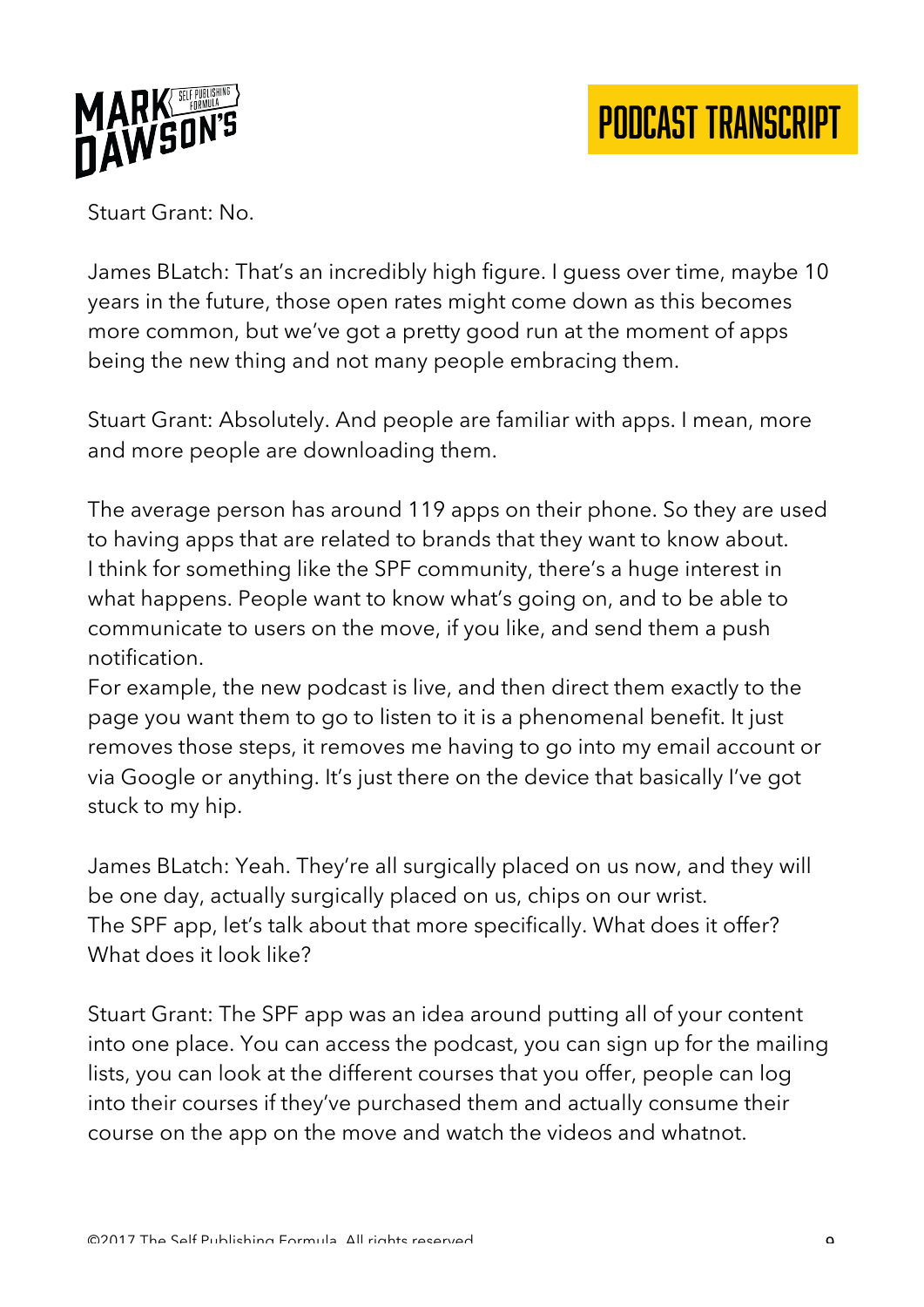

Obviously, you can use it to communicate to users with push notifications and to tell them information about the courses or what the podcasts, or whatever.

It's a data collection point for you, so people can sign up within the app to anything that you might be offering, they can access the SPF vault. Anything you've got we can put into the app, and it just means it's all in one place.

Even the Facebook groups. I can access all the Facebook groups via the app.

That was the concept behind it, seeing how the community adopt that and whether or not, which I hope they will, use it voraciously and with passion in terms of downloading it and getting a lot of content from it, all in one place.

James BLatch: And the YouTube, I think it links directly to our YouTube channel as well, so podcasts, you can sit there on the train and in one place watch the podcast on the YouTube.

Stuart Grant: Exactly. And obviously somebody could do that via YouTube, but again, it's just about reducing that journey.

I know as a user, I open the podcast, click the YouTube tab, and there it is. I don't have to go into YouTube, search for Self Publishing Formula, then find the right video. It's just there straightaway.

James BLatch: This isn't going to be a very video heavy one, this, because I haven't set up a camera.

Stuart Grant: No.

James BLatch: Because it would be stolen if I put a camera in front of us on this busy walkway in Cambridge. But we will get a photograph.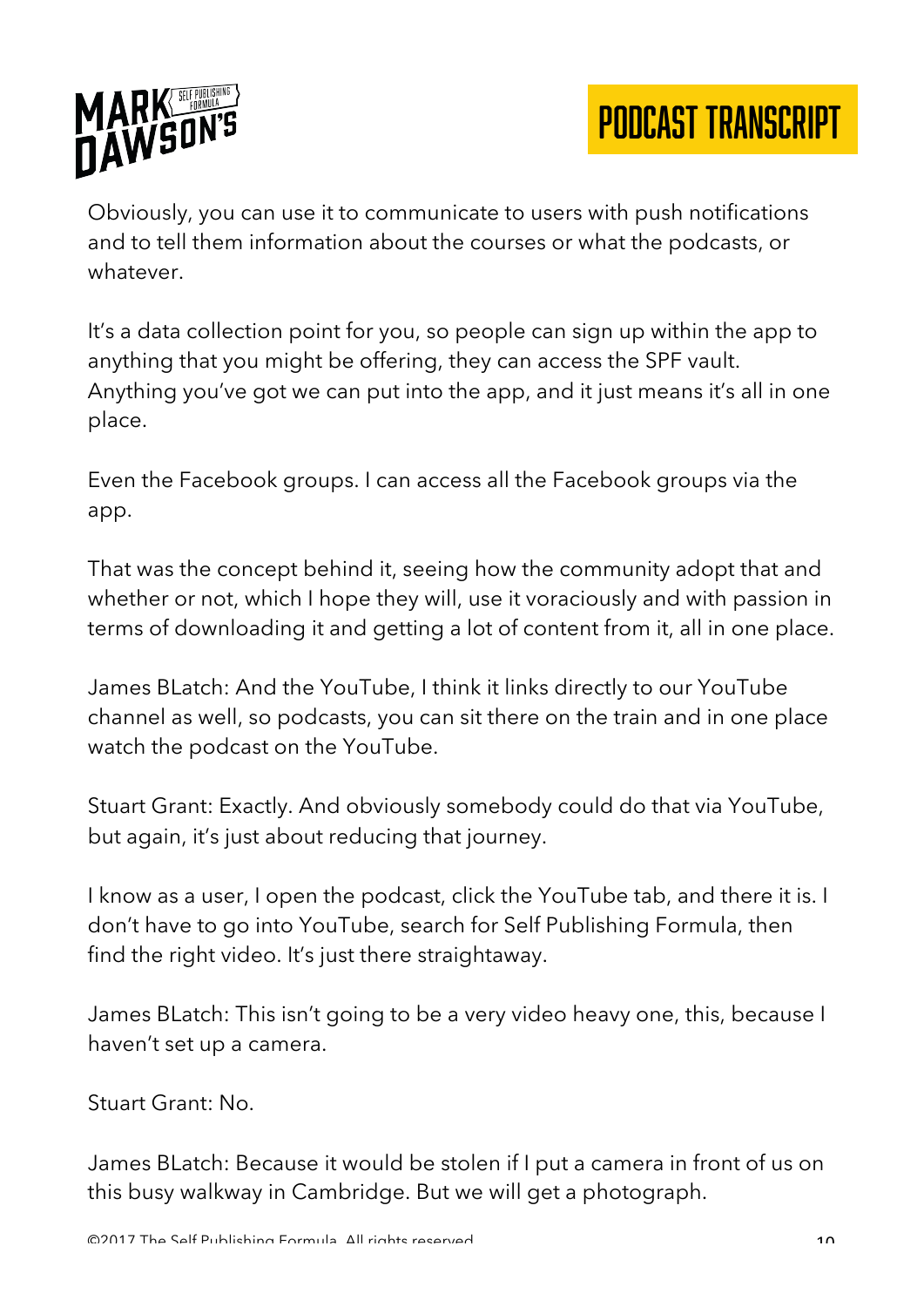

People can download the app, and the quickest and easiest way I guess is to do what we talked about earlier, which is a search in the App Store.

Stuart Grant: Exactly. Yeah. Just open the App Store, search for Self Publishing Formula or put in Mark Dawson, and much like websites, you know, we are where we were maybe 10 or 15 years ago where people need to claim their space on the App Store.

They need that domain, if you like, and in the background we use SEO, or that's called App Store optimization.

So behind the app there are keywords that, if people search, it will come up with that app. It's very similar principle to the internet and websites. But yes, any search in any of the app stores will hopefully find the app.

James BLatch: And there's a special reason to download it at this stage, which we'll come on to at the end of the interview, but an opportunity for you, as an author, to get an app for yourself for free from Stuart, because he's looking for a couple of beta testers as he takes this on from the concept of SPF having an app to the concept of authors having an app. And potentially that being a little bit of business for you, hopefully, Stuart, but also another opportunity for authors to stake their digital real estate, in this case on the App Store. So let's move on to that aspect of it then. How is this going to work for authors?

Stuart Grant: Again, it's about making that relationship with your users. If I'm a reader of take an example, Lee Child, I might be really interested in when his latest releases are, I might be interested in book tours, I might be interested in signing up to his mail list if he had one, or whatever it might be.

Having his brand on my phone immediately establishes a relationship with him and I know that by having the app, I'm hopefully going to get the latest. And I'm not going to have to go and find it, you know? I don't have to scour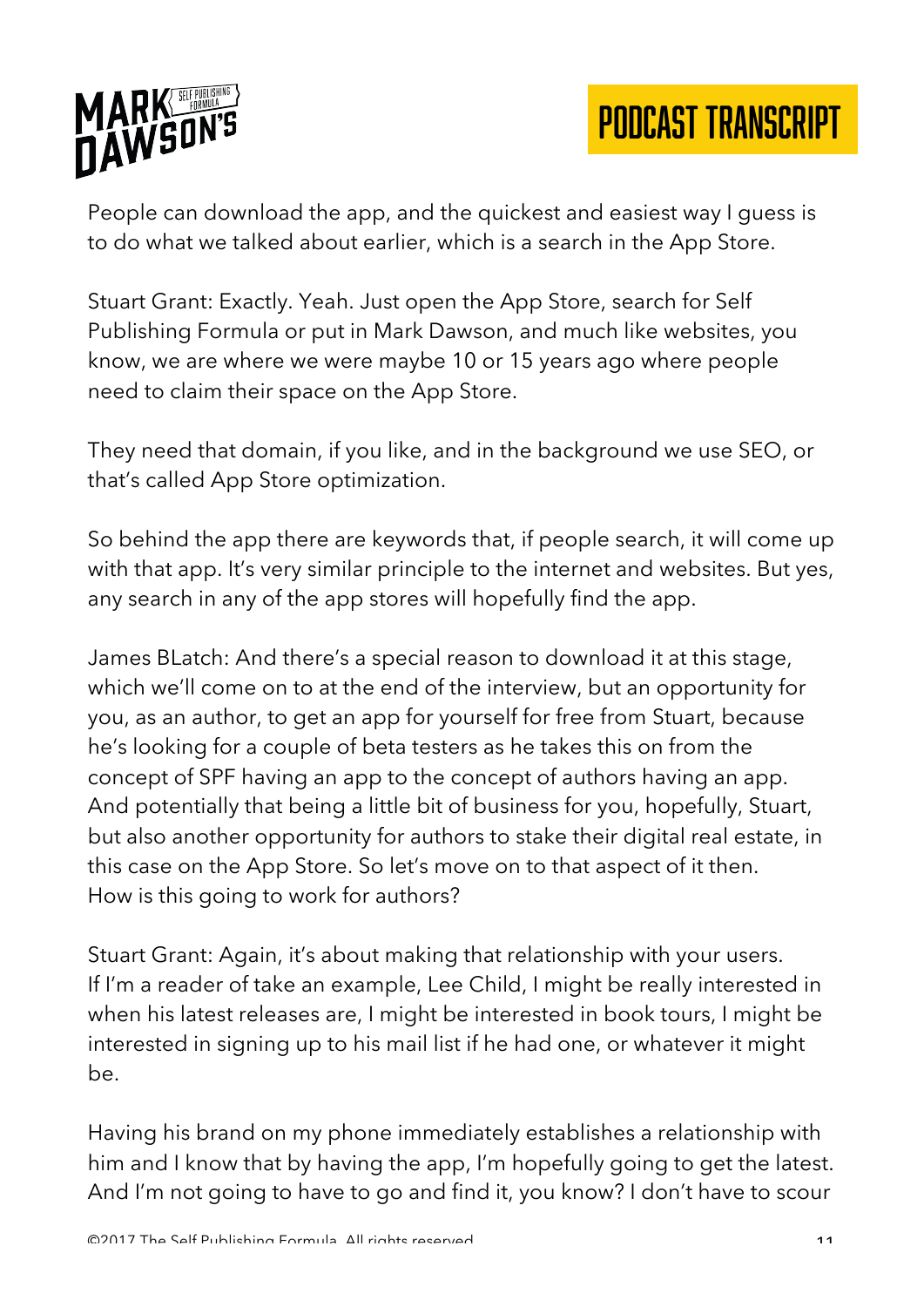

through Facebook pages or whatever. I can just open the app and there it should be.

And that, for me, is one of the key reasons why authors might want an app, because they can provide all of those links to all the app stores in one place, much like the website that we put together for Mark's Phoenix book. He wanted somewhere where people could find all of the links for that book. And that's a need for authors. They need to be able to host that information somewhere.

And having it on an app, we all know that more purchases are made on mobile phones than on desktops, so being able to click through to Amazon and download the book on the bus is an amazing advantage.

Obviously there's a mailing list point to this. People open the app and it will ask you if you want to sign up to mailing lists really simply, just one click. Galleries, if there were book covers, author biographies, you know, whole range of things that could be within the YouTube channels. You know, we talked about podcasts, everything that an author has can be put into this one easy to use functional app.

James BLatch: I suppose we have our author websites where we can list our books, et cetera, and this is, in its simplest term, it's the same thing. But in a new place that's probably a little bit closer and more personal to the person, because it's on their handheld device.

Stuart Grant: It is. Yeah. It's very similar. The difference is, for me, is that it's to get to your website, I need to go via Google and then I need to find your website.

And your website, or an author's website, can't communicate to me, whereas an app, using the power of push notifications for a start, can. It can talk to me. It can tell me about what's going on.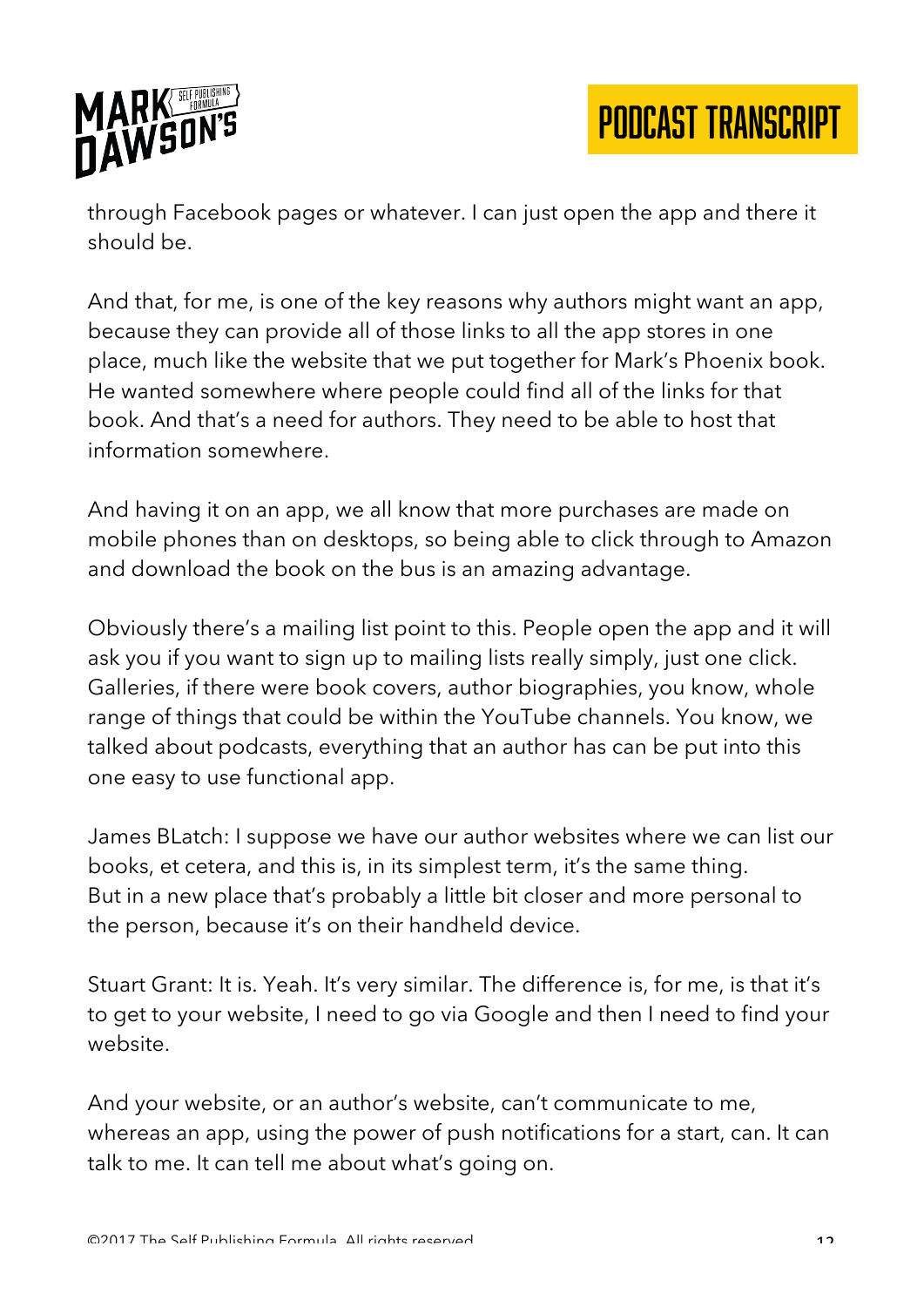

A lot of websites are really two-dimensional leaflets. They don't do anything, whereas an app hopefully has a level of engagement. And that's the significant difference.

James BLatch: If we talk about it commercially, people have two things I guess they do as outreach.

One is they try to contact new readers and get their email address, so this is on their mailing list. And secondly they try and sell the books directly, and they're linked, of course, those two. But you have to sell your books beyond your mailing list to make a profit.

The app, I'm thinking, is probably better at the second one than the first one, because if you're downloading the app you are probably on the mailing list. You're familiar with the author.

Not necessarily, because it's another link at the back of the Kindle ebook, whatever, to press the button and get sent to the App Store. But by and large, this is another way of that conversion, that key conversion at launch time, pop up notification on the handheld device of every single person on your mailing list who's got the app to say, bing. It's available. Stuart Grant: Yeah. That's it. It's that immediacy. It's about the ease of it. I open that push notification and it takes me to the page that I've been directed to. So it could be the Amazon site, or whatever it is, or wherever you want me to go, it will take me directly there.

So again, it's just cutting the steps, and you talked a lot in the podcast about steps and trying to reduce those for users. And I think it's just about …

If I had a Lee Child app, for example, or a Mark Dawson app, and I'd got the notification to say the new book's out, brilliant.

Press the button, download the app, download the book. And I think that's kind of where it's going to go. It's going to be about that swiftness and that ease.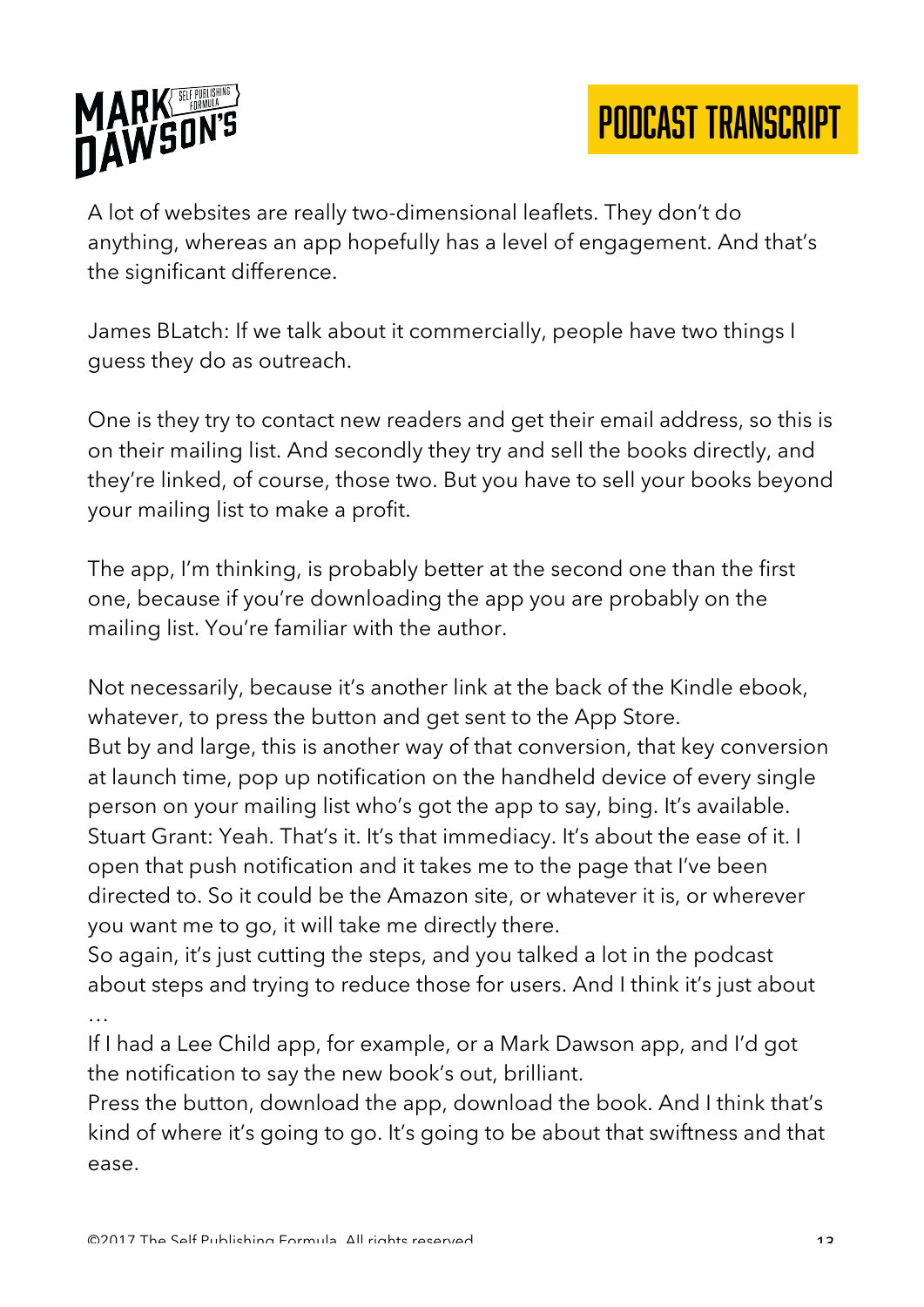



James BLatch: Yeah. We want people to be ahead of the game. But listening to this podcast puts you ahead of thousands and thousands of self published authors who haven't taken the sort of steps that you are taking as a listener, and this is another one hopefully that will give people the edge. And it might feel a little bit alien to people at the moment but believe me, I think this is going to be, as I say, in 10 years, very normal.

Stuart Grant: It is. I mean, the great thing about apps are that they level the playing field. So you look at the App Store and you've got the big boys on there, Costa Coffee, Tesco, whoever.

But for an author to be on that platform puts them in that kind of field and that range. If Lee Child had an app, then for James Blatch to have an app, suddenly you're on the same leveling field as him.

I think that's really important, and that's why I set the company up, really, was to try and level the playing field for smaller companies and put them in a place where they would be found alongside all the big boys.

James BLatch: Yeah. I think Lee Child is, from what I can tell, a very traditional, traditional published guy, so he doesn't do a lot of this stuff. Stuart Grant: Probably a bad example, actually.

James BLatch: But no. But just saying that you would instantly have the app and have that connection, so let's do that whilst other people don't. How complicated is this to do?

What are the steps an author needs to take to end up A, with the app in the first place and B, managing it afterwards? How technical?

Stuart Grant: It's something you probably wouldn't want to do if you didn't know what you were doing. There are different stages of apps and levels of apps.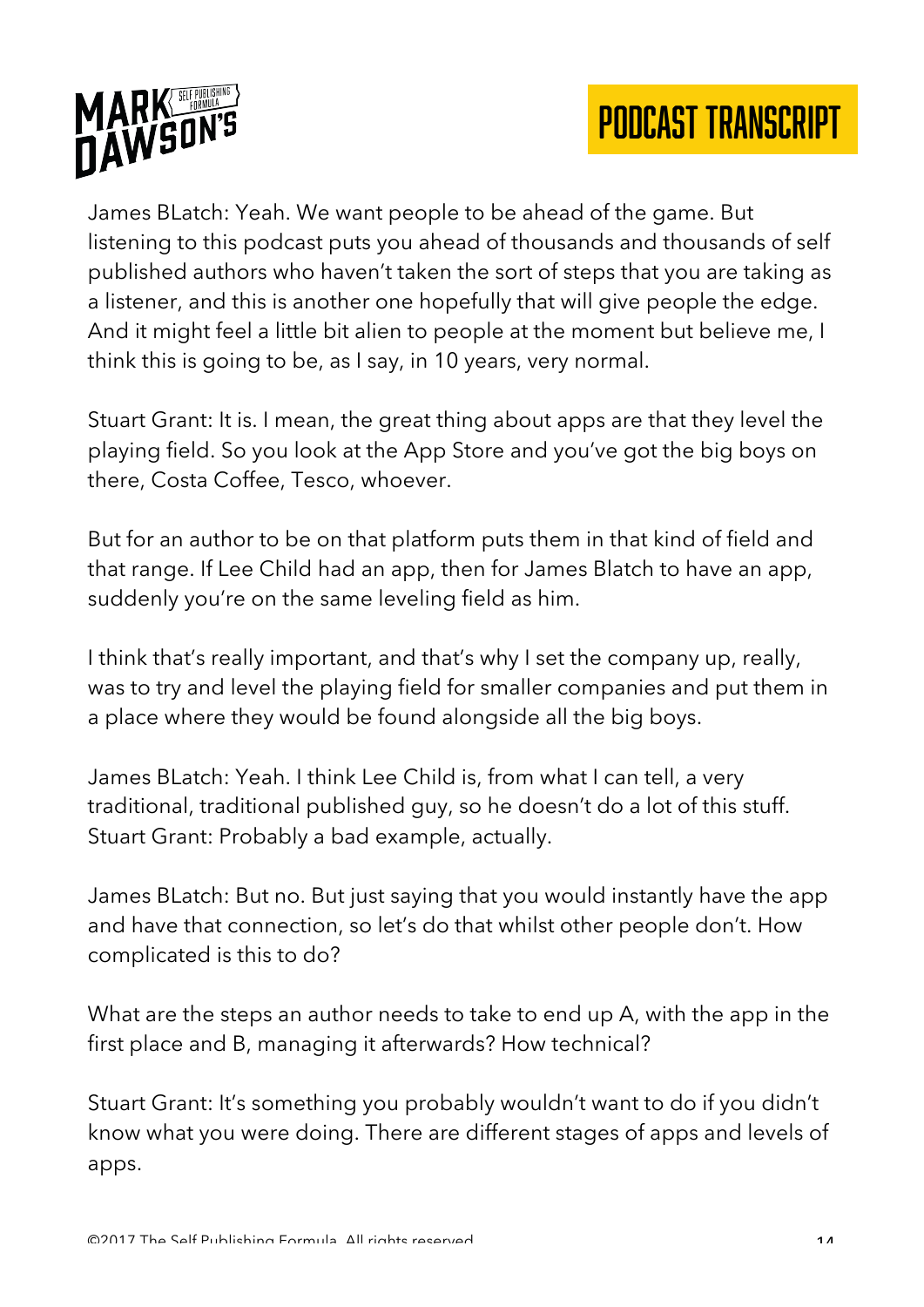

If you pay for a bespoke app, it can cost anything from 15 to 80,000 pounds. And some of the apps that you might consume at the moment, Facebook or whatever, they've been hundreds of thousands of pounds to develop.

What we try and do is create apps that are much, much less costly and that's because they're built on a template system. Essentially like WordPress, for those of the people that are familiar with that.

So there are limitations to it, but it will do everything you can imagine it to. It's not like you need it to count how many times you jump up and down on a trampoline or something bizarre. It's a very specific, functional app. In terms of cost-wise, you can build apps yourself. There are platforms where you can do that. But there are downsides to that. You have to register as an Apple developer and a Google developer and all the rest of it, and most people won't want to do all of that.

We've tried to create a product where people can pay a nominal amount, really, and have the facility of an app. And if it's something they use and it develops massively, then obviously they can pay the extra and get a bespoke coded app, which is what we're finding with some of the businesses that we've done apps for.

In terms of authors, it's about whether they want one, it's about understanding the possibilities of it, getting their heads around how they can use it and being actively involved in kind of keeping the content up-todate.

I mean, the great thing is you can point it to lots of stuff on the web, so it automatically updates. You don't actually have to do an awful lot of work within it.

James BLatch: So it would be, I guess, equivalent to getting a new website. You'd work with the developer or somebody's going to build it for you.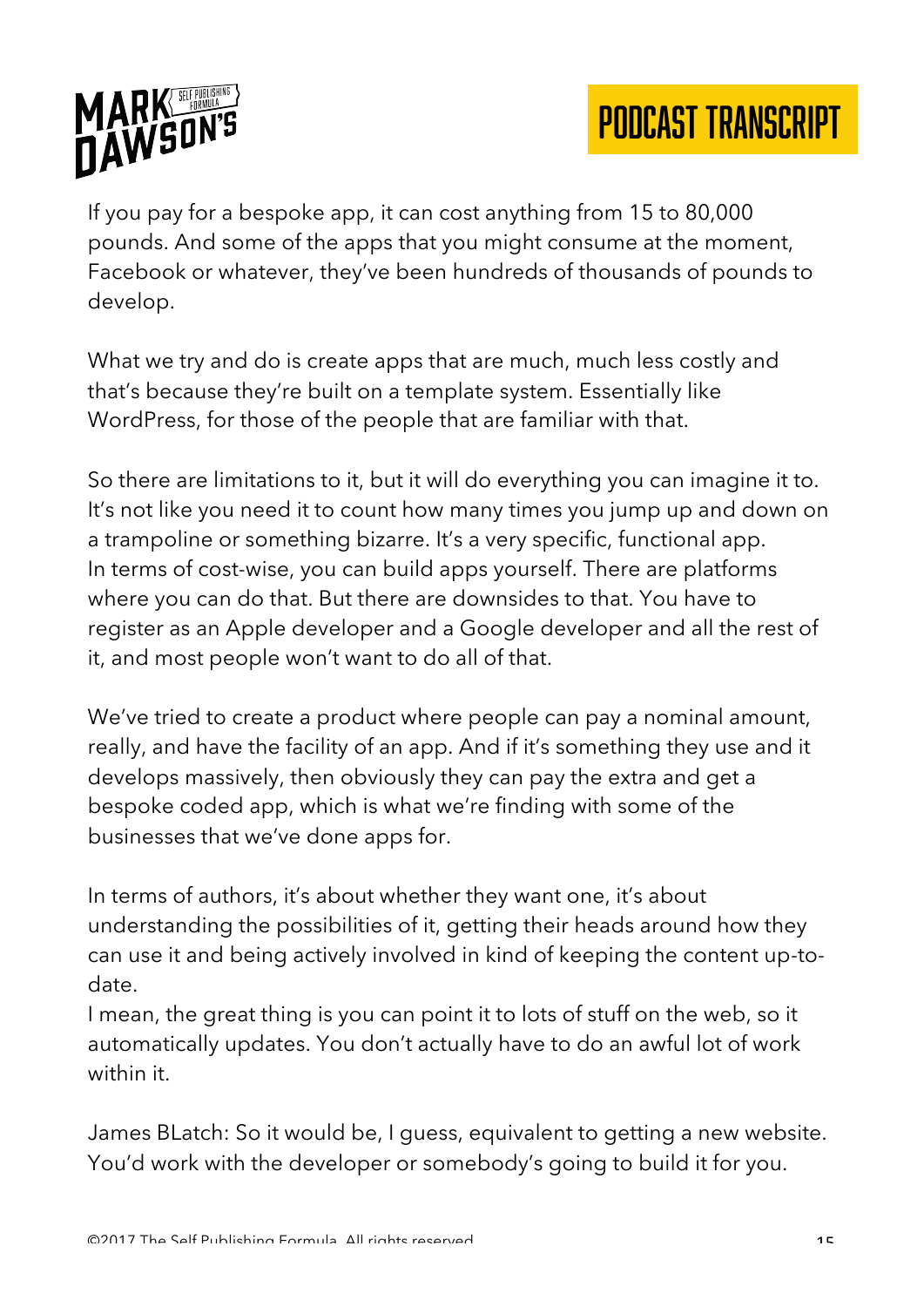

You'd help design, and at some point they'd probably hand it over to you or you would hand over to a third party to do some maintenance stuff. But you've taken us through our SPF app this morning, and actually the back end, as you call it, the back end isn't back endy at all. It's very user friendly, pretty intuitive.

Sending push notifications could not be easier, and some lovely little tricks in there like the geolocated push notifications. So you set up like a two mile radius if people enter an event that you're at it pops up on their phone, but it doesn't pop up to anybody else in the world, just people that are there near you.

I was amazed at how easy that is. I think this is very much within the grasp of people who are, let's say, people who've listened to some of the podcasts and established themselves on Facebook and started a mailing list, you are able to run an app. It doesn't take much more than that.

Stuart Grant: Absolutely. Absolutely. Yeah.

When you have a community already, there will be an interest in whatever you're doing. And you've probably seen that with Mark and the SPF community that you say you've got something available and suddenly you've got thousands of people coming and finding it.

I think the same is true of an app. I wouldn't recommend it's probably something that people in the very start of their career need right now. Obviously if people want one then it's available in all kinds of ways, but for somebody that's properly established, has a good fan base, and wants to communicate to their readers quickly and effectively, it would be something I would recommend that people think about at least.

James BLatch: You skirted around the whole cost issue a little bit. You talked about it being nominal, quite cheap. I don't have to put you on the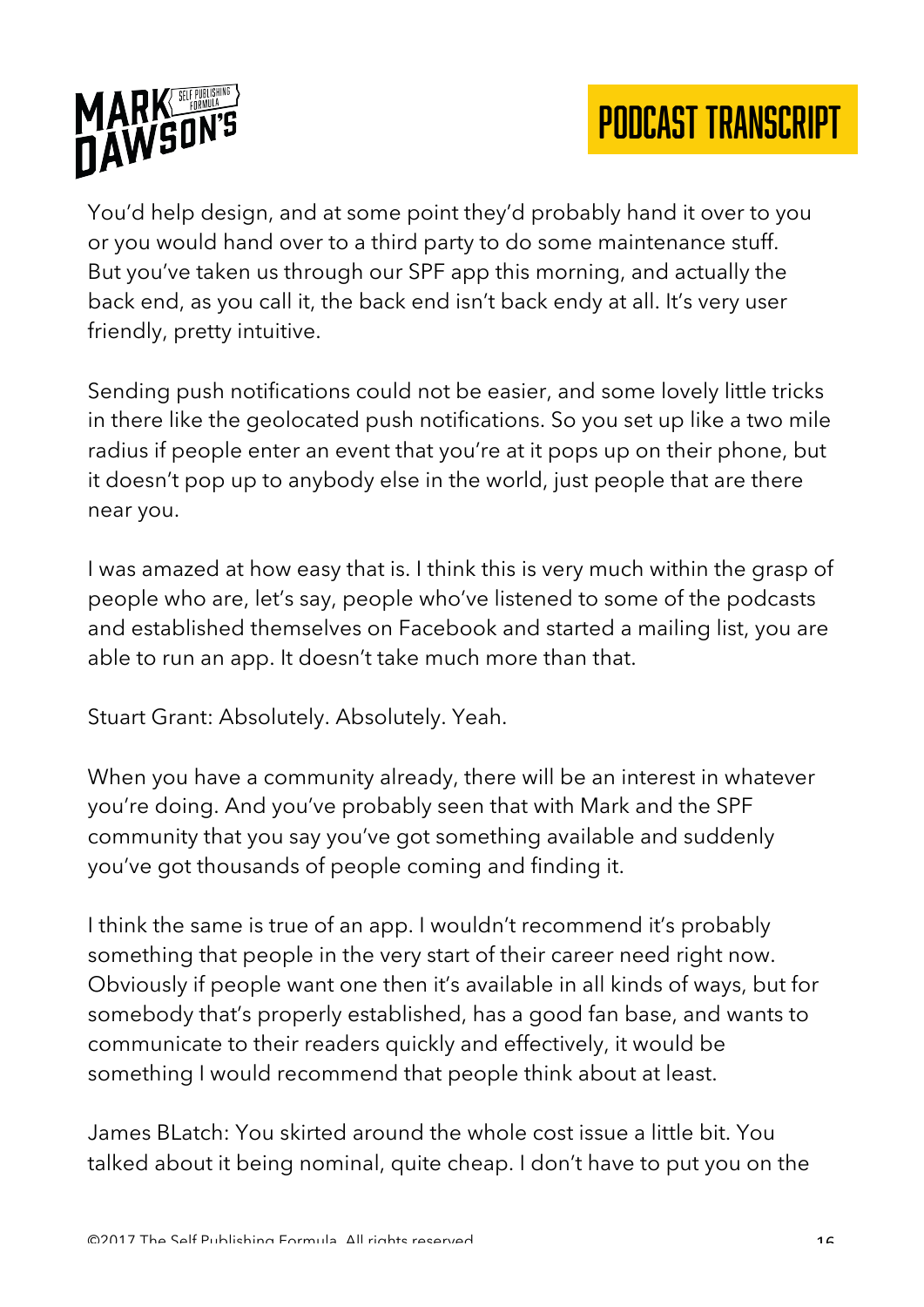

spot here, you probably haven't even looked forward enough to actually come up with a figure, but what's this comparable with?

Is it comparable with the cost of getting a website or is it less than that?

Stuart Grant: It's probably comparable with a website, yeah. If you were to allocate somewhere between, I don't know, 800 and 1,000 pounds potentially, that's where you'd be looking at, which obviously is much less than a bespoke coded app.

I haven't really formulated an entire pricing structure at this stage, but it would be somewhere in that region. Hundreds of pounds rather than thousands, for sure.

People spend that kind of money on all kinds of marketing tools. So it's just another application, and it's probably the most powerful marketing tool you can have.

James BLatch: Okay. And we say this is sort of developmental from you. As you say, you haven't structure a pricing setup yet, but that will come in the future.

In the immediate future, you're looking for a couple of volunteers.

Stuart Grant: What I'd really like to do is have a competition running with yourselves whereby people can apply and say that as I said, it's probably better for people that do have a fan base and a number of books out. And then we will award somebody that app and we'll build an app around their brand, pulling in all of their content and showing them how to use it, and then seeing how they get on. That would be a fantastic opportunity for somebody, and we'd love to do.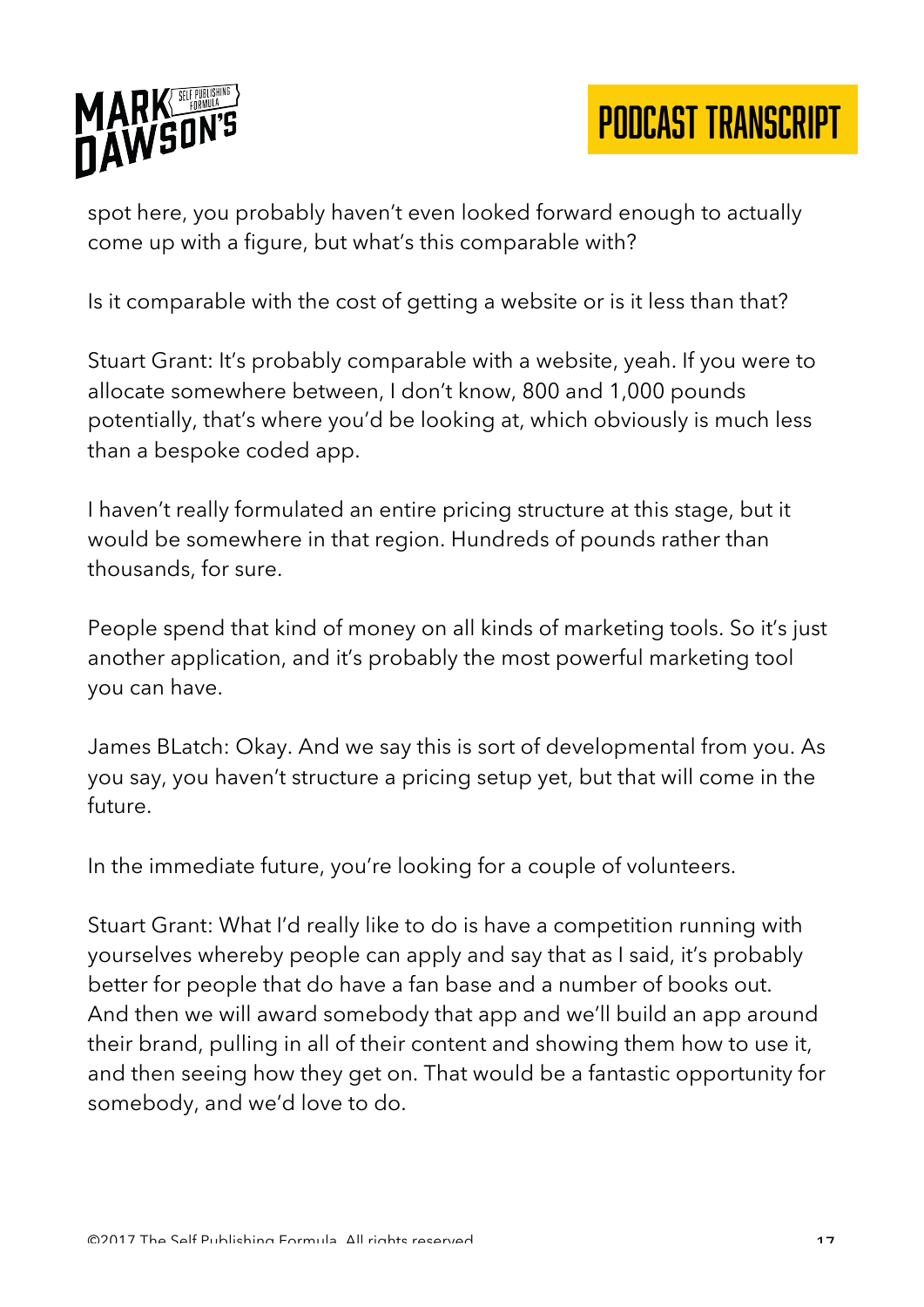

James BLatch: Right. Okay. Well, we'll send out a push notification, obviously, which will link to a landing page. But if you would like, if you've got, what should we say?

Because you do need authors who are established here. We can't have somebody brand new hasn't got a book out yet. I think this is going to work for somebody that's got perhaps at least three books out, do you think?

Stuart Grant: Yeah. I would think somebody that's got a fan base, that's got some books out that they want to try this and it would be a great case study for all of us. Please get in touch.

James BLatch: I'll give out the URL now. So the offer is that Stuart will build an app for you with your branding, teach you how to then take it over and send push notifications or automate those systems and so on.

And then you feed back to Stuart and, hopefully share on our Facebook group how you've got on with the app, whether it's worked for you, whether you see potential in it, et cetera. So perhaps two people, and if you go to selfpublishingformula.com/authorapp, all one word, a-u-t-h-o-r-a-p-p. Selfpublishingformula.com/authorapp. Jot your email address in there and we'll probably then email you all and just get a little word … I don't know how we're … I'm obviously finding my way here. I think basically as long as you've got at least three books out, that's fine.

Stuart Grant: Yeah.

James BLatch: And then we'll get in touch. We'll select two people from that randomly. If it turns out when we contact you you haven't yet published your first book, we'll go on to the next person, but at least three books out and that's a way of getting a free app and you can be a pioneer.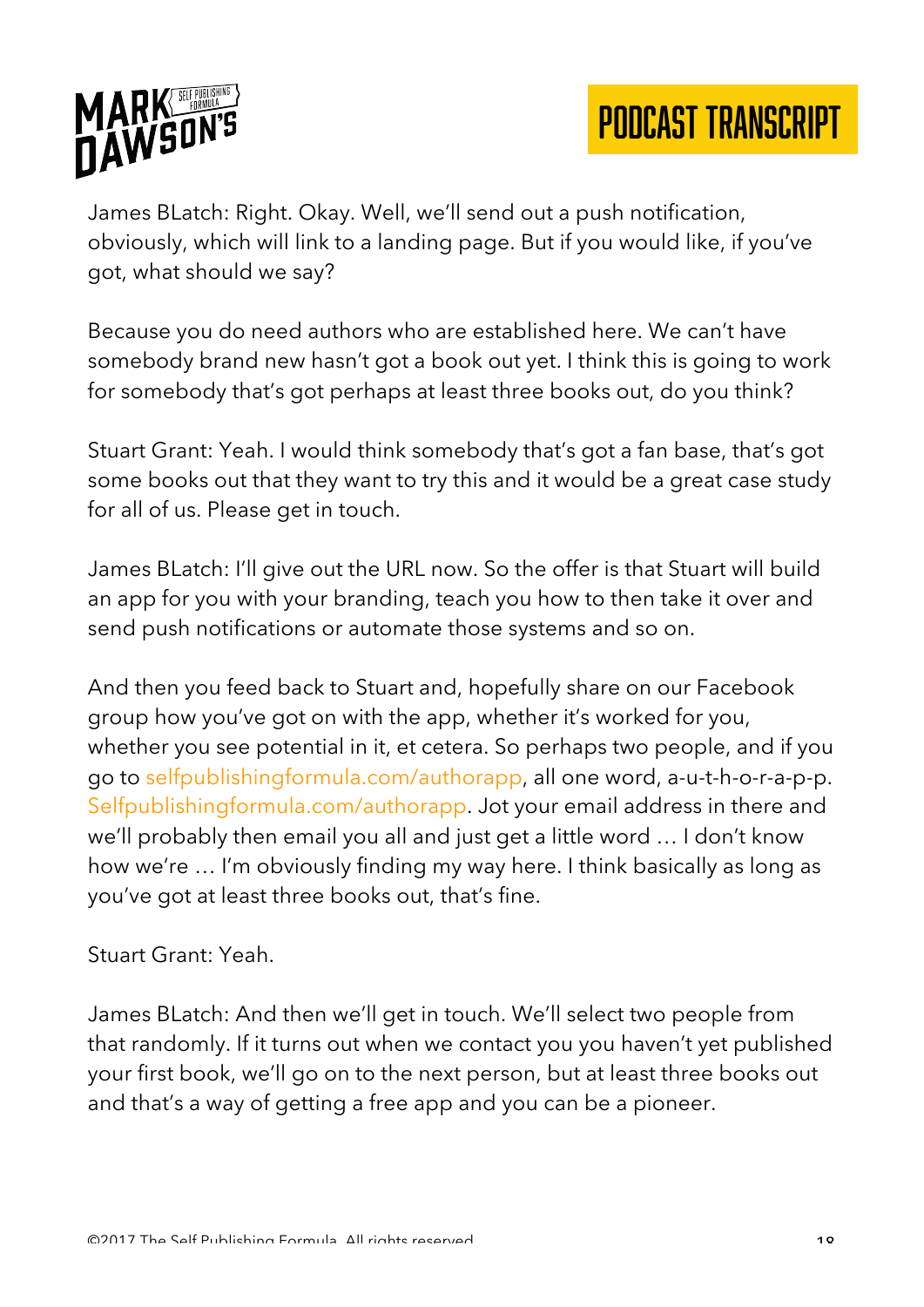

Stuart Grant: It's an exciting time. I really do truly believe that we are where we were 10 years ago with websites and everybody was like, "Oh, I need a website."

And now we're at the point where everybody knows about apps, they don't necessarily know how they use them but they know that everybody's getting them, if you like, and we've seen every big brand in the world create apps for their products.

It's time that this community saw some of that action, and this is a good time to be doing it. It's not at the beginning of the industry, but it's certainly the best time to be getting in there.

James BLatch: Well, we can say that we had that conversation on the way here as we walked through Cambridge. It's genuinely exciting to be in the self publishing space at the moment.

And it will be for years, yes. There's not suddenly going to be a point next year where it's a well-trodden path and there are big companies that set you all up and do it. It is a bunch of privateers.

SPF is part of that, Jo Penn, others around the world who help you out and empower you to do it. It will look different in a decade, but at the moment we are pirates on the sea, in a good sense.

Stuart Grant: Absolutely. I mean, I signed up to Mark's course in October last year when you launched the 101 course originally, and I still am blown away by the content in there.

And to be part of the community, I'm in the Facebook group most days. It's just a fantastic time to be in it, and I obviously am passionate about what I do, both kind of camps and want to see if the apps work. I know they will, but it would be great to apply both parts into this time, because I think it's a great time to do it.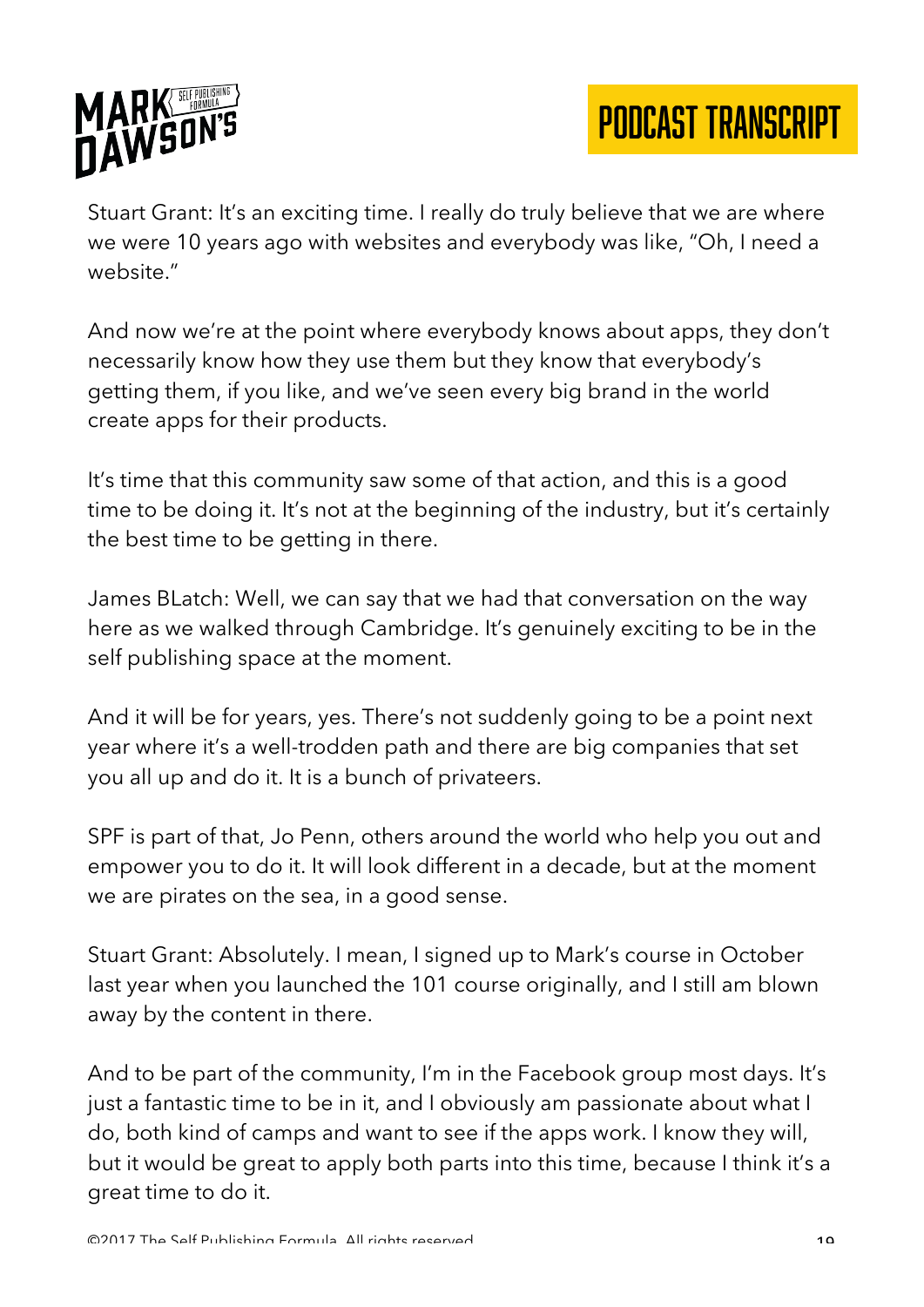

James BLatch: Great. Stuart, thank you very much indeed for joining us. It's not been too much of a chore, has it, sitting in 90 degree heat in Cambridge? It's been lovely. Nice cool breeze is what I hope is not interfering too much.

So just a reminder that if you would like an app built for you for free in return for a little bit of feedback to Stuart about how it's worked for you, you need to have published at least three books, and I guess that could be traditional published or indy published, it doesn't matter, just somebody who's an established author, effectively.

You don't need to be a world-famous big name. Literally, you need to have a few books out there and you have a mailing list and you think that people will likely go for the app.

Just drop in your email address at selfpublishingformula.com/authorapp. And, of course, please download the SPF app. Go to the App Store, the Android store, is it called an Android store?

Stuart Grant: Google Play Store.

James BLatch: Google Play Store. Is that what it's called?

Stuart Grant: Yeah.

James BLatch: Okay. And wherever else.

Stuart Grant: And the iTunes Apple store, and just search for Mark Dawson Self Publishing Formula or SPF, Self Publishing Formula, and it should arrive. But there'll be links as well all over Facebook and within mailing lists and stuff, I'm sure. So if you can't find it, which I'm sure you will be able to, there will be other places to find it.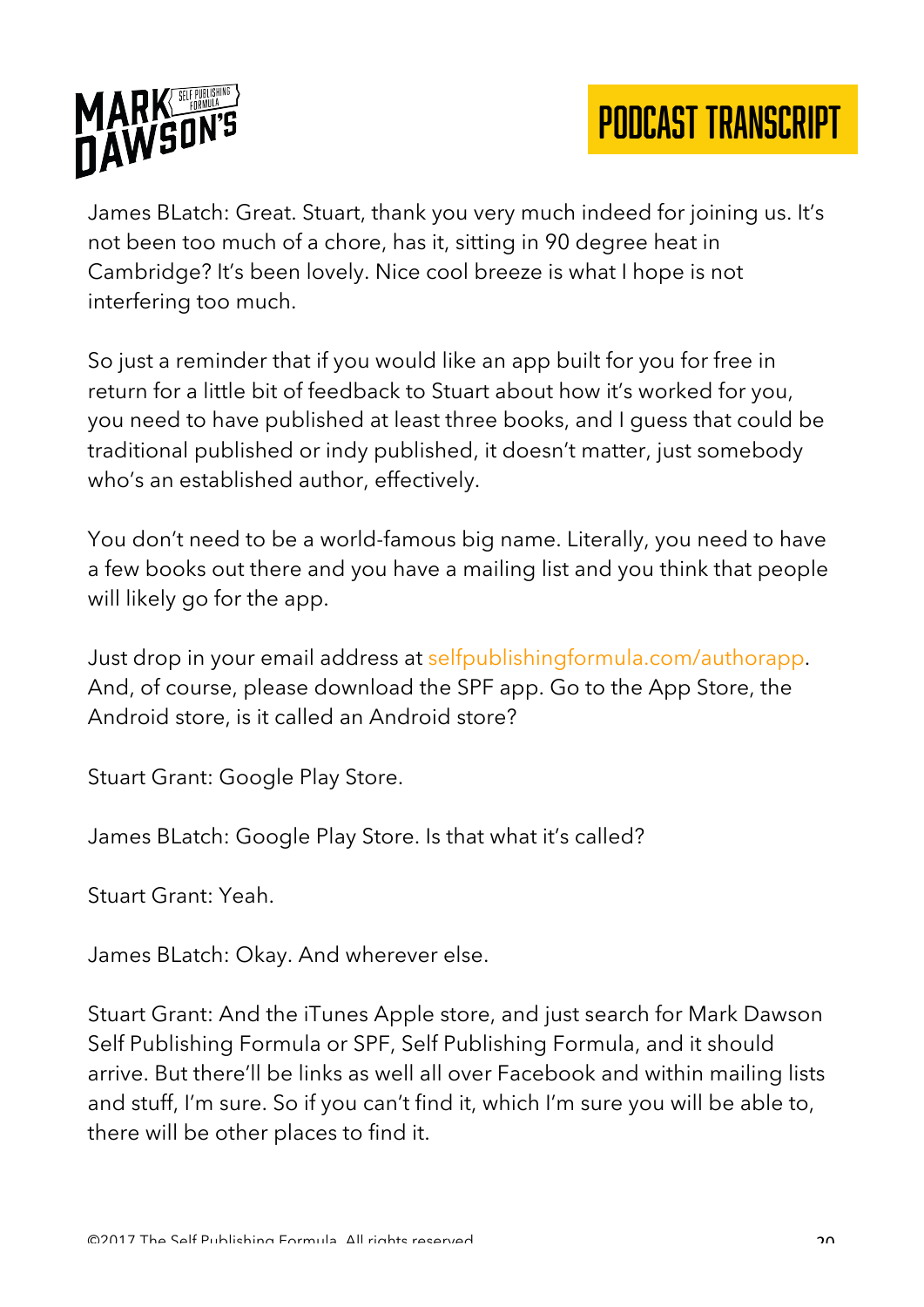

James BLatch: Yeah. We'll stick the link out if you … And within a couple of weeks, if you're anything like me, you will only listen to the podcast on your phone via the app, because it's just a convenient place. It pops up and there it is. You press a button and you're listening to it.

Stuart Grant: Absolutely. I mean, I listen to the podcast religiously every week, and I always listen to it via the app, because it's such an easy way to do it. Open the app, press podcast, go. Done.

James BLatch: Brilliant. Thank you very much indeed, Stuart.

Stuart Grant: Thank you.

James BLatch: Must get that photograph done now, and then maybe an ice cream.

Stuart Grant: Absolutely. You're buying.

James BLatch: Stuart is an advocate of the app, and he's not the only one. He sees the App Store as where we're all going to be in a few years' time, but at the moment it's a bit of untested and untried territory for most people.

Mark Dawson: Absolutely. I was reasonably skeptical about this. I'm a reasonably early adopter of new tech, but I try not to be too early. I did initially feel that this was a little bit too soon to be looking into something like this. But the more I've looked at the SPF app, and we've had some good feedback from people who found it without us telling them that it was there, I've come around to the view that this is something that is actually quite interesting.

Any kind of new ways that you can find to reach your readers, or in our case our listeners, is a really good thing.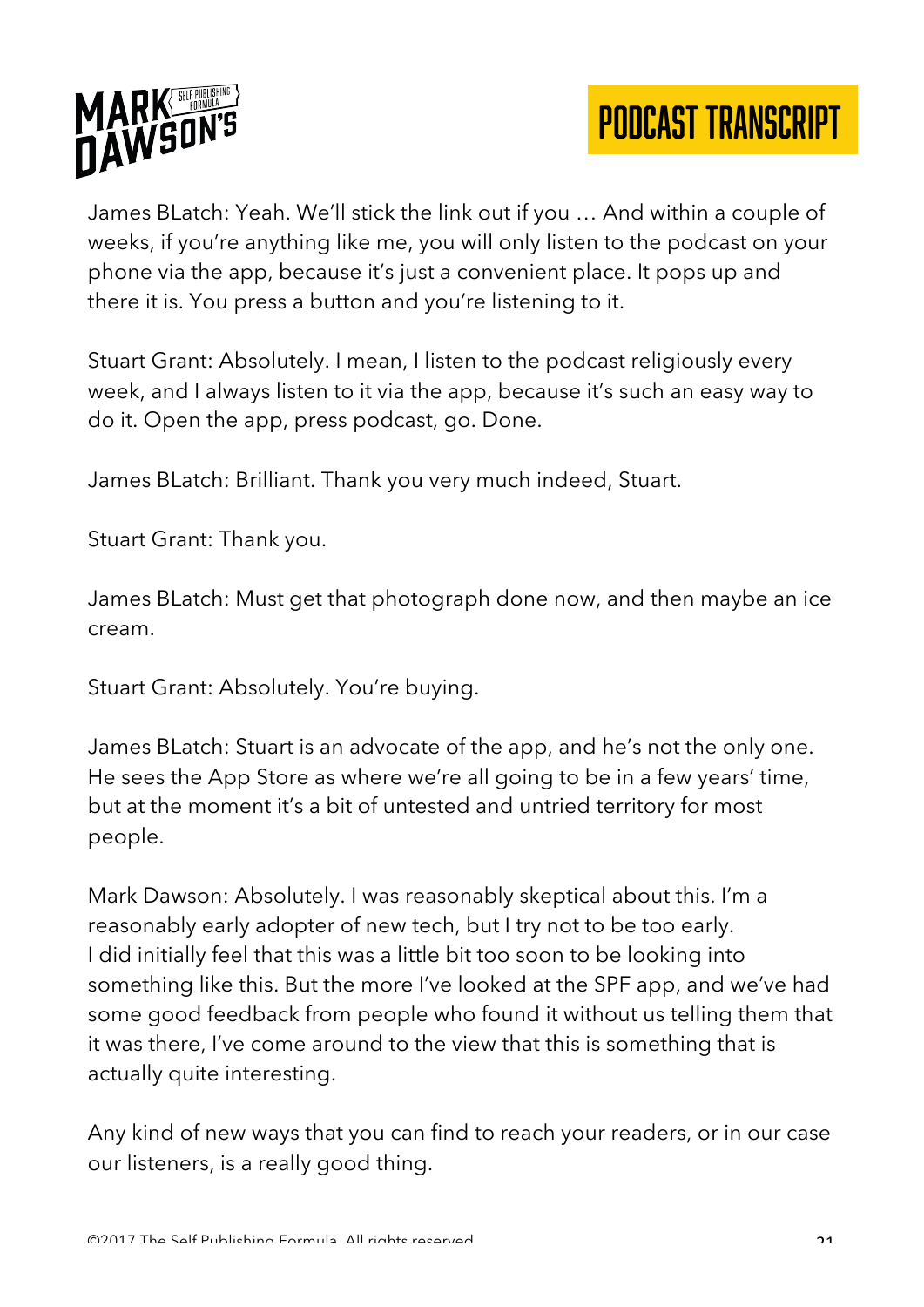



And just in the same way that I'm deep in the lab experimenting with Facebook Messenger ads and messenger bots at the moment, I'm very excited about that, I think apps and things like that could also form a useful part of a writer's arsenal in reaching out and finding new readers and then continuing that relationship that I'm always stressing between the writer and the reader, turning them from customers to readers to fans and eventually to friends and ambassadors.

I think this is a really good, interesting area, and Stuart has been very generous with regards to what he's prepared to do for a couple of our listeners.

James BLatch: Yes. He has. So just to reiterate the offer that we talked about on the interview. If you've got at least three books out and you have a mailing list, and you're in touch with your readers as it stands at the moment, then you are definitely a candidate to be a beta and get a free app from Stuart.

He'll create that for you. So if you just pop along to selfpublishingformula.com/authorapp, all one word, a-u-t-h-o-r-a-p-p, authorapp. Pop in your email address there and we will select a couple of people randomly, as long as you qualify, as long as you've got three books out and you've got a mailing list.

And this is exciting. I think the more interactive you are with your readers, we know from the other media that are around, the forms, that the better it is. We probably could go too far on that front, but you certainly think … We talked a lot about having a relationship with readers that's so far away from the old traditional author who perhaps sat behind a desk once every two years in a bookshop. And the app is very much an extension of that relationship, I think.

Mark Dawson: Absolutely, yeah. It makes, it's just another way to reach out. And you can do fun things with that as well. We've looked at things like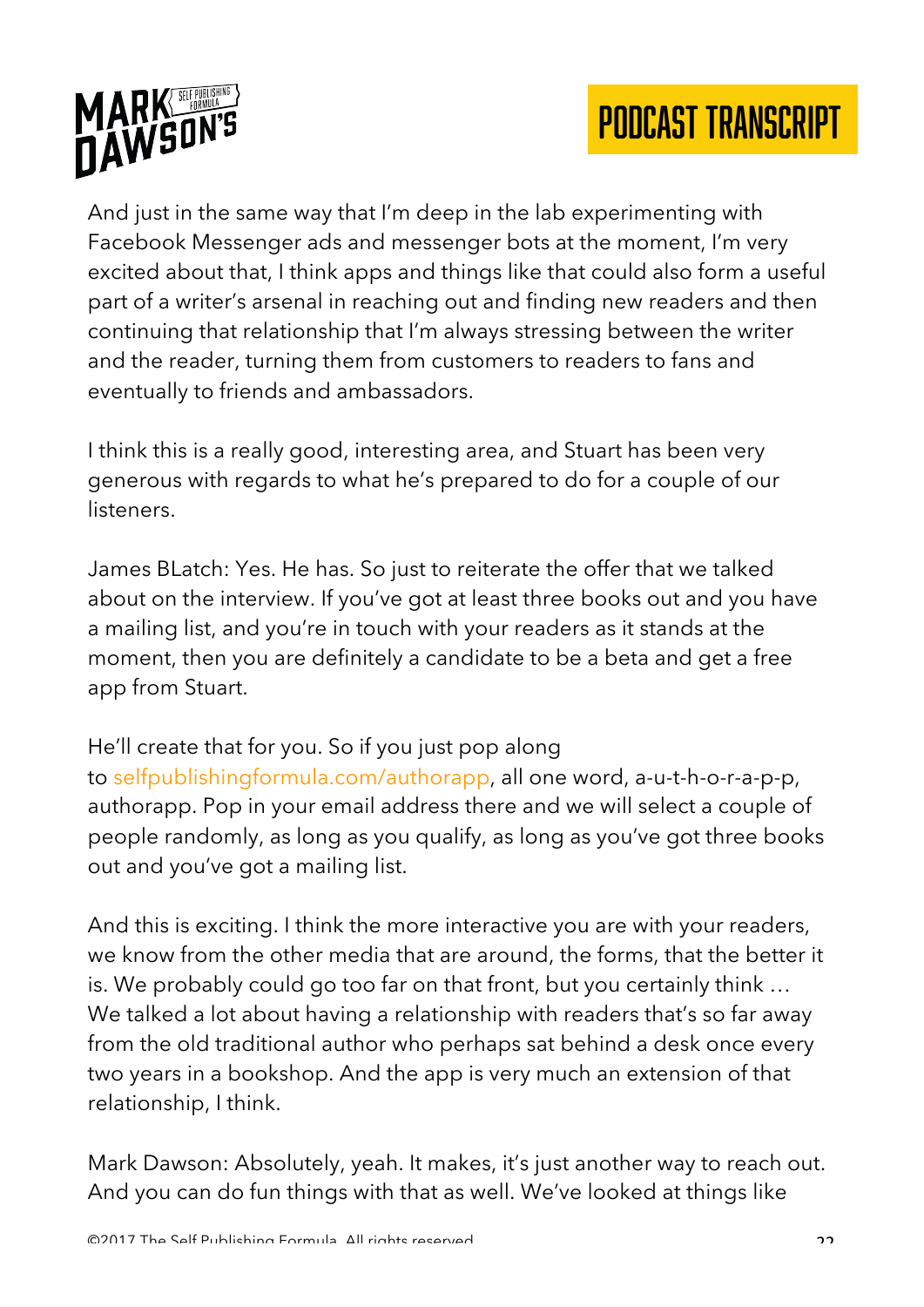

geographical tagging. So if we were to have an event, at London Book Fair for example, people who turned up there would be a geofence and as they cross that fence their app would ping them to tell them where we are, for example.

Or inversely, if you're at home and your app pinged, it might mean that John Dyer is on your phone monitoring your house, in which case it's time to lock the doors.

James BLatch: Well, he'd be in breach of many laws-

Mark Dawson: He would.

James BLatch: … if he came within five miles of me.

Mark Dawson: It could automatically ring the police. Anyway, we should stop being nasty to John. We do get emails from, well at least one listener. One person.

James BLatch: One person's concerned that it's a bullying mentality within the company.

Mark Dawson: Because we all went to public school. So this is … We didn't go to public school.

James BLatch: We didn't.

Mark Dawson: Yes.

James BLatch: I did one year at public school. Did you go to public school? Public school by the way, in the UK, means the opposite of what it sounds like.

Mark Dawson: Yes. Exactly. Yes.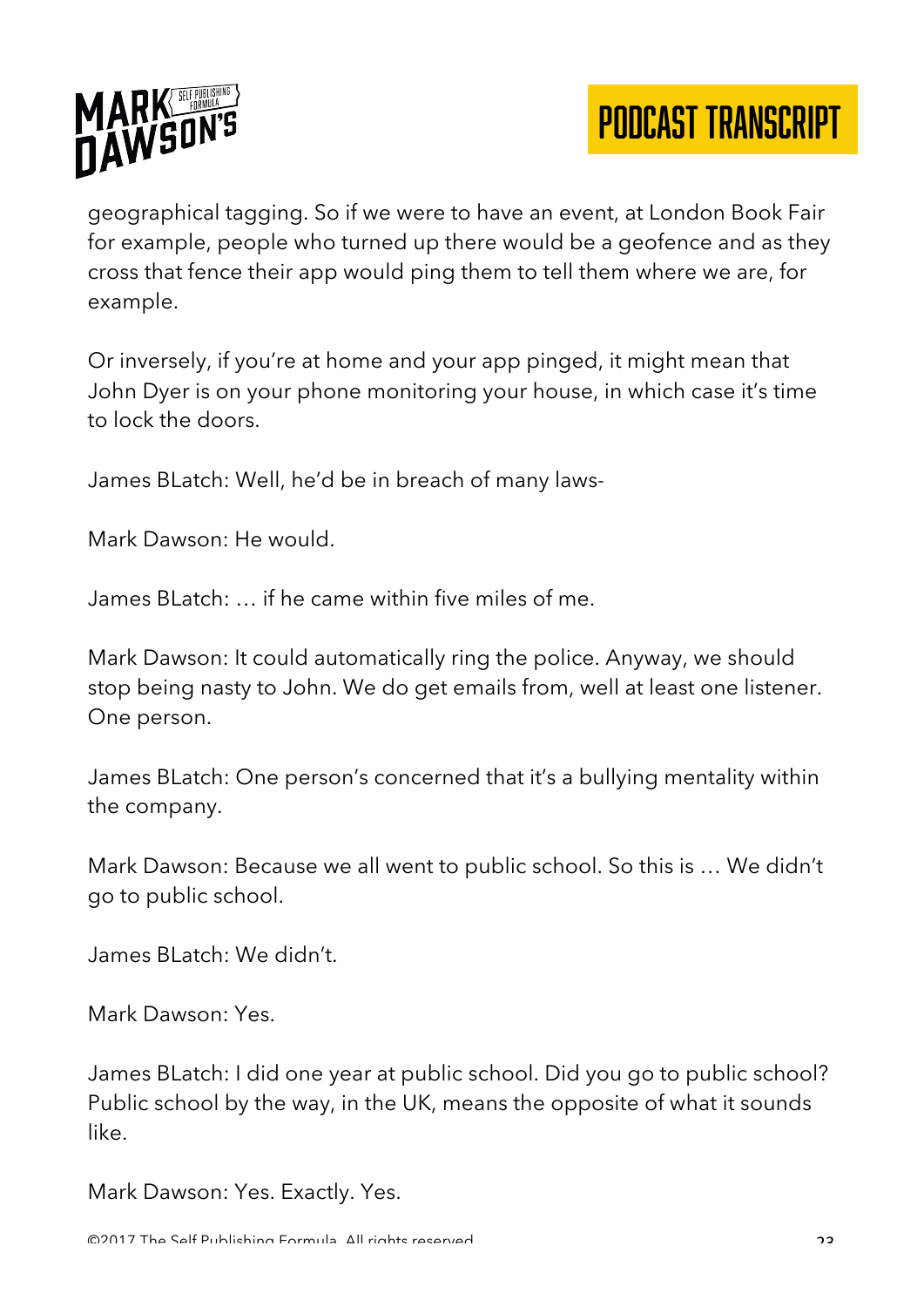

James BLatch: It means private school.

Mark Dawson: Yes.

James BLatch: You went to state school, John.

Mark Dawson: He's looking at John.

John Dyer: I had a scholarship to a public school.

James Blatch: John is public school. He's the-

Mark Dawson: Oh my goodness.

James BLatch: He's the toff amongst us.

Mark Dawson: He is.

John: I had a scholarship.

Mark Dawson: You had a … Yeah. Yeah. Yeah.

James Blatch: And my mother was a baroness. That doesn't make me a toff.

John : Yeah. You're definitely a toff.

James BLatch: Wish it did. Anyway. Just mention again that we've got a range of books available for listeners, which will help you in your writing and authoring career, particularly marketing career.

One of the ones I think is of most interest to people if you're listening to this podcast and you get value from these podcasts, there are lots of them in the back catalog.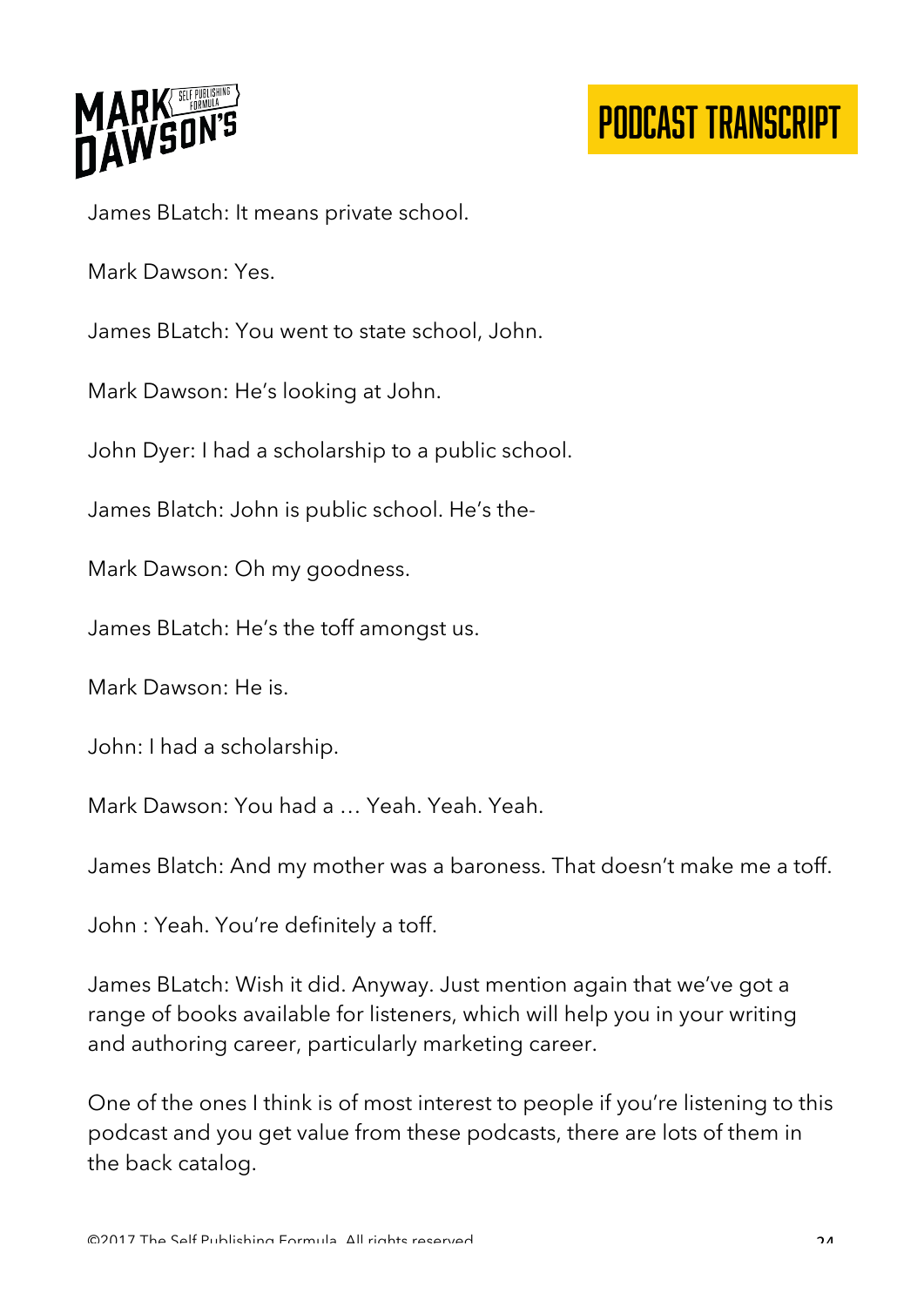

You can go through, pick out the ones you want to listen to of course on iTunes, wherever it is you pick up the podcast, but we've created a handyto-digest book with transcripts of all the best interviews.

And you can search that as well, because it could be very useful for you if you're going through particular phases of your marketing, you want to look up what we've discussed in the past on that subject. And if you go to selfpublishingformula.com/vault, v-a-u-l-t, you can get that book for the princely sum of nothing. Absolutely free.

Mark Dawson: Yes. And we'll have others as well.

At the moment we have a book on Amazon ads marketing. We also will have a Facebook ads book, we will have two books on editing, so a book on how to write a page-turner from an editorial perspective, and also a book on how to work with editors.

So, plenty there and more coming as well.

Also the SPF directory with a vetted list of professionals that you can use, editors, copywriters, artists, that kind of stuff. Plenty of value there and, yeah, none of those cost anything, so our gift to the community. James BLatch: Yeah. Absolutely. Go to selfpublishingformula.com and you'll access to those books. And hopefully by the time this … I was going to say by the time this podcast goes out as I'm looking at the date, we might have a new website, do you think mid-July? No? Looking dodgy. The public schoolboy has said no. Maybe not.

Mark Dawson: We'll come back to you on that.

James BLatch: We'll get back to you on that. It's in possibly August. Okay. We've got a new website. Exciting, brilliant-looking new website. But a reason to listen next week is that we are talking to Brett Battles, who's actually probably a bit of a competitor of yours, I guess. A similar type of-